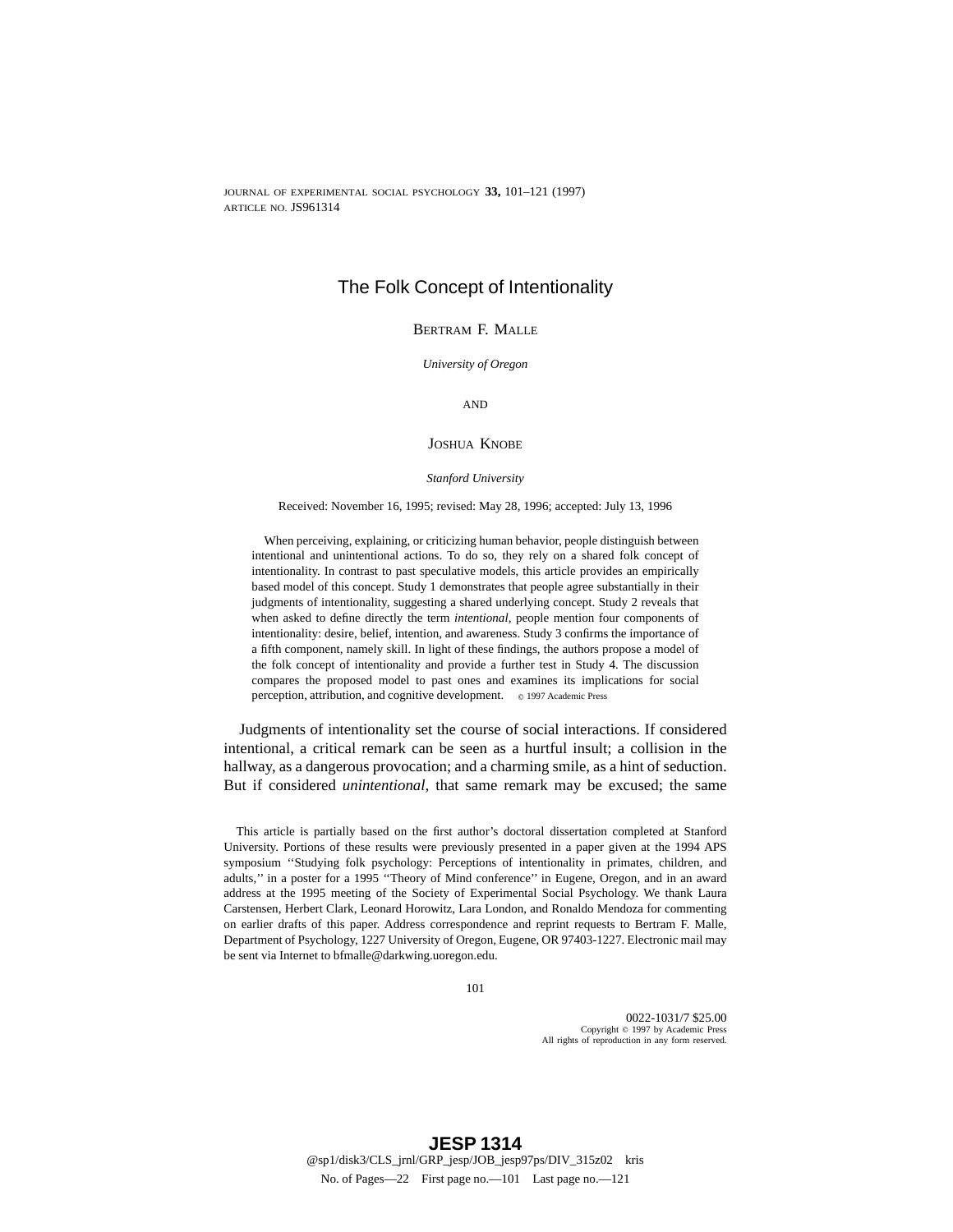collision may lead to a new friendship; and the same smile might simply indicate a good mood.

The concept of intentionality thus permeates social behavior. The law relies on this concept as well, most notably in the distinction between intentional murder and manslaughter. Even the world of sports assigns more severe penalties for deliberate misdeeds, such as intentional fouling in basketball and intentional grounding in football. Juries, referees, and social agents alike distinguish between intentional and unintentional behavior; in doing so, they make use of a *folk concept of intentionality.* The present article explores this concept.

Psychology has traditionally studied intentionality as an *objective* fact about the mind (e.g., Fishbein & Ajzen, 1975; Heckhausen, 1991; Libet, 1985; Ryan, 1970; Schneider & Shiffrin, 1977). But intentionality is also a *social* fact. Whether or not intentionality is truly an objective attribute of the mind, people certainly ascribe intentions to each other (Dennett, 1987; Heider, 1958; Shultz & Wells, 1985). Psychology must therefore examine this social role of intentionality its significance as a shared folk concept that helps people understand each other and themselves.

Early attribution theorists emphasized the importance of intentionality in social perception (Heider, 1958; Jones & Davis, 1965; for a review see Maselli & Altrocchi, 1969), but they did not go further than speculating about this folk concept. More recent discussions of intentionality have also relied on speculative models (Fiske, 1989; Fleming & Darley, 1989; Shaver, 1985). Important empirical work in social and developmental psychology has explored the mediating role of perceived intention in helping behavior (e.g., Ickes & Kidd, 1976; Swap, 1991); aggression (e.g., Crick, 1995; Epstein & Taylor, 1967); relationship conflict (Hotaling, 1980; Fincham, Bradbury, & Grych, 1990); and judgments of responsibility, blame, or punishment (e.g., Armsby, 1971; Karniol, 1978; Piaget, 1932; Shaver, 1985; Shultz & Wright, 1985). This research has documented the ways in which judgments of intentionality influence other psychological processes, but it has not studied people's concept of intentionality itself. Research on children's theory of mind has begun to examine more directly when and how children acquire the concept of intention (e.g., Astington & Gopnik, 1991; Moses, 1993; Shultz, 1980; Wellman, 1990). Surprisingly, no corresponding research exists on the adult concept of intentionality, with the exception of informal interviews with five adults conducted by D'Andrade (1987). The present article therefore investigates the folk concept of intentionality and examines its implications for social perception, attribution, and development.

We first need to demonstrate that people show substantial agreement in judging behaviors for their intentionality. Only if such agreement exists are we justified to search for the folk concept that underlies those judgments.

# STUDY 1

Participants rated a set of 20 behaviors for their intentionality. The behaviors were selected to range from clearly unintentional to clearly intentional. They were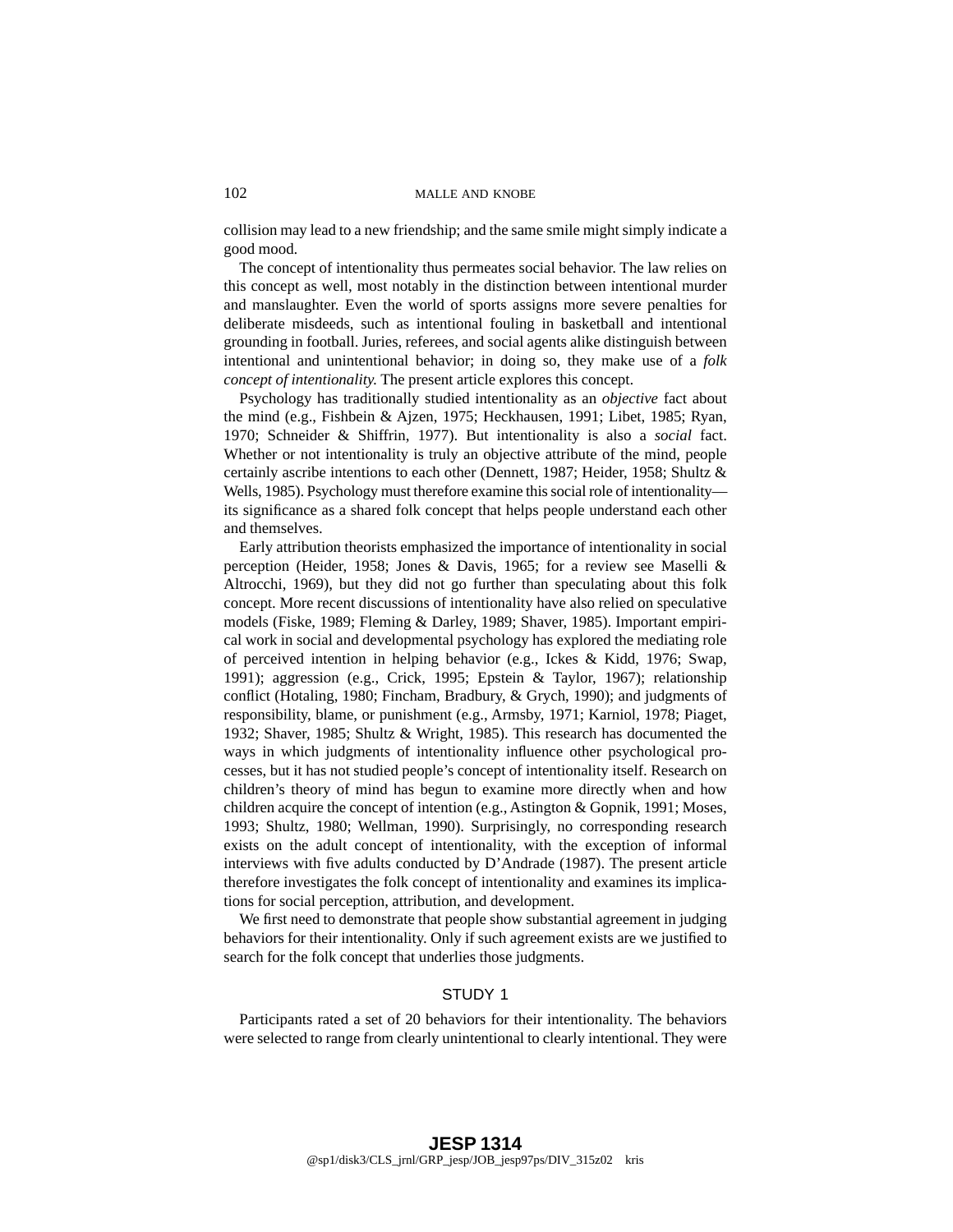described verbally to minimize ambiguities arising from differential chunking, framing, and interpretation of the stimulus material. The format of verbal descriptions also simulates a natural communicative situation in which one person describes a behavior to a conversation partner, who then tries to infer that behavior's intentionality.

To determine whether people spontaneously use their own folk concept of intentionality when completing this rating task, some participants received a working definition of intentionality before making their judgments, while others did not receive such a definition. If people use their own folk concept, agreement should be high in either condition. In addition, we asked some participants to rate the behaviors from an observer perspective, and others, to rate them from an actor perspective. The shared folk concept of intentionality should produce equal agreement from either perspective.

# Method

*Participants and procedure.* Two samples were recruited for Study 1. Sample A consisted of 56 undergraduate students in an introductory psychology class at San Jose State University, who received course credit for their study participation. The questionnaire containing all instructions and measures was administered as part of a larger survey during a mass testing day at San Jose State University. The participants entered the laboratory at their leisure, received the survey booklets, and were tested in groups of 5 to 15. As each student finished the booklet, the experimenter thanked and debriefed that student.

Sample B consisted of 48 undergraduate students in an introductory psychology class at Stanford University, who received course credit for their study participation. The questionnaire containing all instructions and measures was administered at the end of an unrelated experiment (a computerized Stroop test) at Stanford University.

*Material.* Both samples completed a questionnaire containing 20 verbally described behaviors (see Table 1). The behaviors were selected to cover a wide range of events, such as bodily states, emotions, actions, and accomplishments. Using our own folk knowledge, we attempted to select 10 intentional behaviors and 10 unintentional behaviors.

Participants rated the 20 behaviors from either of two perspectives. In the actor perspective  $(n = 32)$ , they were instructed this way: "Please look at the 20 statements below. Each statement describes you doing something. Your task is to rate whether you would do that *intentionally.*'' The behaviors were described as follows: ''I asked somebody out for dinner''; ''I am in a great mood today"; etc. In the observer perspective  $(n = 72)$ , they were instructed this way: "Please look at 20" statements below. Each statement describes Anne doing something. Your task is to rate whether Anne does what she does *intentionally.*'' The behaviors were described as follows: ''Anne asked Mike out for dinner"; "Anne is in a great mood today"; etc.

About one-half of the participants in each sample received a working definition of intentionality before they rated the 20 behaviors. In the actor perspective, the definition read: ''What do we mean by *intentional?* This means that you had a reason to do what you did and that you chose to do so." In the observer perspective, it read: ''What do we mean by *intentional?* This means that the person had a *reason* to do what she did and that she *chose* to do so.''

All participants rated how intentional they thought each behavior was, using an 8-point scale ranging from "not at all" (0) to "completely" (7) intentional.

## Results

To begin with, we computed people's agreement across the 20 behaviors. In the whole sample, any two people showed an average intercorrelation of  $r(20) = .64$ ,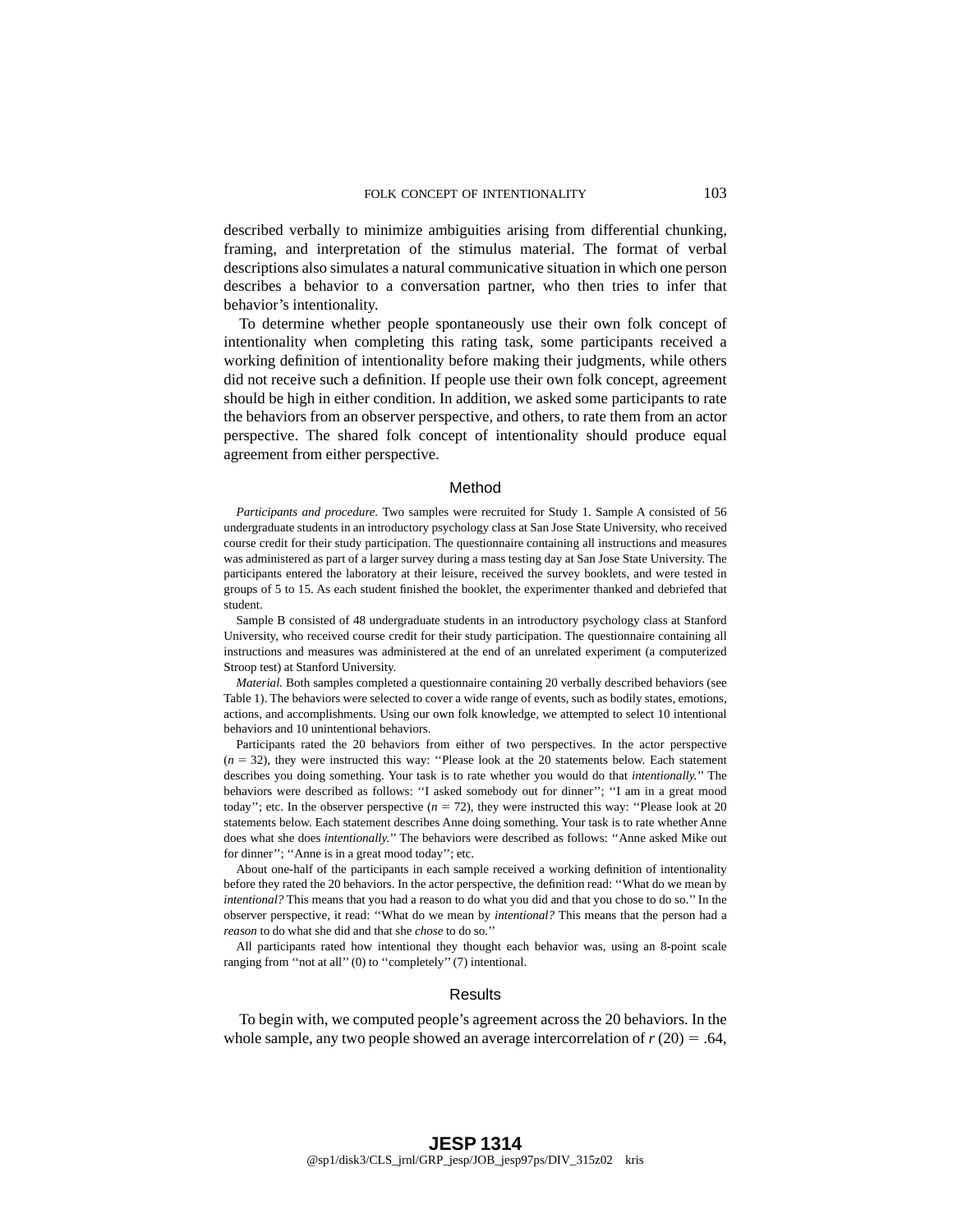### 104 MALLE AND KNOBE

|                                              | Mean | SD.  |
|----------------------------------------------|------|------|
| Anne is sweating                             | 1.37 | 1.61 |
| Anne was yawning during the lecture          | 1.41 | 1.59 |
| Anne was grinding her teeth during the test  | 2.00 | 1.63 |
| Anne had a craving for cherries after dinner | 2.23 | 1.72 |
| Anne believed that she had the flu           | 2.69 | 1.99 |
| Anne is in a great mood today                | 2.70 | 1.98 |
| Anne is infatuated with Ben                  | 3.20 | 1.95 |
| Anne was worrying about the test results     | 3.69 | 1.91 |
| Anne got admitted to Princeton               | 3.78 | 2.19 |
| Anne interrupted her mother                  | 4.58 | 1.94 |
| Anne ignored Greg's arguments                | 5.22 | 1.73 |
| Anne drove way above the speed limit         | 5.37 | 1.67 |
| Anne applauded the musicians                 | 5.77 | 1.49 |
| Anne greeted her uncle politely              | 5.94 | 1.31 |
| Anne refused the salesman's offer            | 6.22 | 1.28 |
| Anne stole a pound of peaches                | 6.36 | 1.19 |
| Anne asked Mike out for dinner               | 6.39 | 1.07 |
| Anne invited Sue to have lunch with her      | 6.40 | 1.08 |
| Anne watered her new plants                  | 6.53 | 0.84 |

TABLE 1 PEOPLE'S AVERAGE RATINGS OF INTENTIONALITY FOR 20 VERBALLY DESCRIBED BEHAVIORS (STUDY 1)

and any one persons showed an average correlation of  $r(20) = .80$  with the remaining group, resulting in a Cronbach  $\alpha$  of 0.99. Agreement did not differ between the conditions with definition (.79) and without definition (.79), between actor perspective (.77) and observer perspective (.80), or between San Jose (.81) and Stanford (.78).

We also tested the stability of each of the 20 behaviors' average intentionality ratings across school, perspective, and definition. Using three sets of 20 pairwise *t* tests, we found no differences between schools, perspectives, or definition conditions. Not surprisingly, then, the two sets of 20 average ratings from each school were almost perfectly correlated,  $r = .98$ , and the same correlations were found for perspective and definition.

# Discussion

People's substantial agreement in their differentiation among intentional and unintentional behaviors suggests the influence of a shared folk concept of intentionality. Most importantly, whether the instructions provided participants with a definition of intentionality had no effect on average agreement, suggesting that intentionality is not just a theoretical construct but a folk concept that people spontaneously use to classify behavior. People's high agreement in judgments of intentionality is comparable in size to their agreement in judgments of social desirability (e.g., Edwards, 1957). Both dimensions are deeply ingrained in our culture, so people have been reinforced many times for their stimulus differentiation along these central dimensions.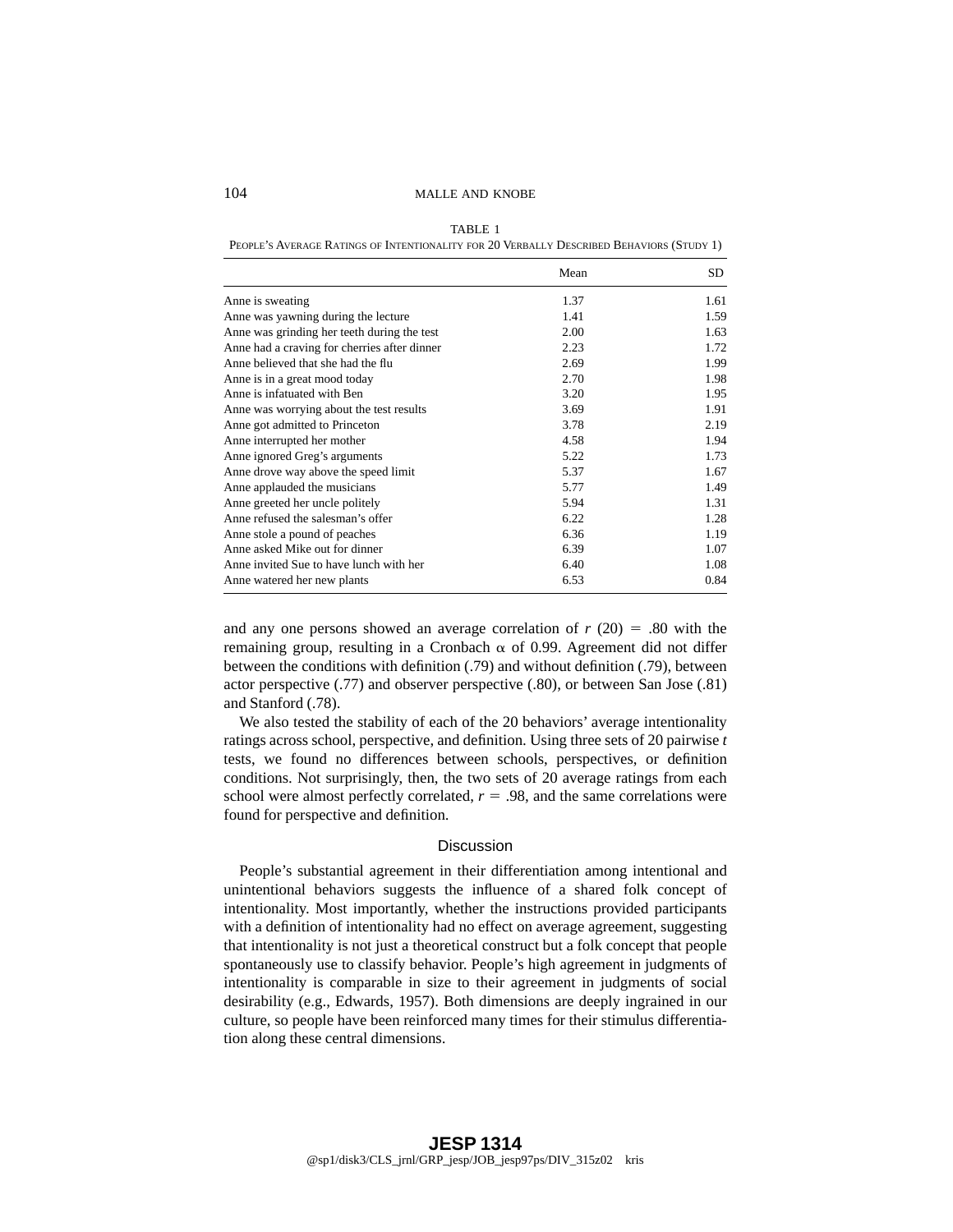The results of Study 1 also show that actors and observers make the same distinctions among behaviors. In complex social situations, of course, knowledge and motivation differences between actors and observers may produce disagreement in judging particular behaviors (cf. Malle, 1996).

Having demonstrated that people agree substantially in their judgments of intentionality, we now examine the folk concept that underlies these judgments.

# MODELS OF INTENTIONALITY

What might a definition of intentionality look like? A commonly cited model (e.g., Forguson, 1989) holds that to act intentionally one needs to have a desire (for an outcome) and appropriate beliefs (about how the act would lead to that outcome). Initial traces of this model can be found in Aristotle (1892/382 B.C.), but it was first elaborated by Hume (1978/1740). The two-way belief/desire model lies at the core of rational choice theory (Savage, 1954; von Neumann & Morgenstern, 1944) and led to well-known work in modern philosophy of action (e.g., Anscombe, 1957; Davidson, 1963; Goldman, 1970). But two-way models are incomplete. Suppose Anita fouls an opponent during a basketball game. Even if we know that Anita wants to win the game and believes that fouling her opponent would help her win, we still cannot be sure that she committed the foul intentionally. What is missing is Anita's specific intention, her *decision* to act on her desire and belief. To accommodate such cases, philosophers developed three-way models of intentional action, including beliefs, desires, and intentions (e.g., Brand, 1984; Bratman, 1987; Searle, 1983; Thalberg, 1984). Supporting this extension, researchers of children's developing theory of mind have suggested that children's concept of intentional action first includes the concept of desire and belief and later that of intention (Astington & Gopnik, 1991; Wellman, 1990). Similarly, D'Andrade (1987) has confirmed, in a small interview study, that people distinguish between desires and intentions.

Within social psychology, Heider's (1958) model of intentional action also recognizes *intention* as the central factor in personal causality, but it differs in several respects from the above tradition. In his model, *ability* and *trying* are the two personal factors determining intentional action, whereby trying further splits into the critical intention aspect (what a person is trying to do) and an exertion aspect (how hard the person is trying).<sup>1</sup> Heider was somewhat reluctant to draw a distinction between desire and intention (Heider, 1958, p. 110), but he did discuss desire as a precondition of trying (Heider, 1958, Chap. 5). He did not, however, assign a comparable role to beliefs.

Jones and Davis (1965) extended Heider's model by recognizing the importance of a *belief* component (''knowledge'') in addition to ability. In their model, ascriptions of belief and ability are both necessary conditions for ascriptions of intention, while the role of desire remains unspecified.

<sup>&</sup>lt;sup>1</sup> Unfortunately, Heider's (1958) treatment of trying and intention is quite equivocal in the original text. Heider at times distinguishes intention from trying (p. 109) but at other times equates the two concepts (pp. 100, 110).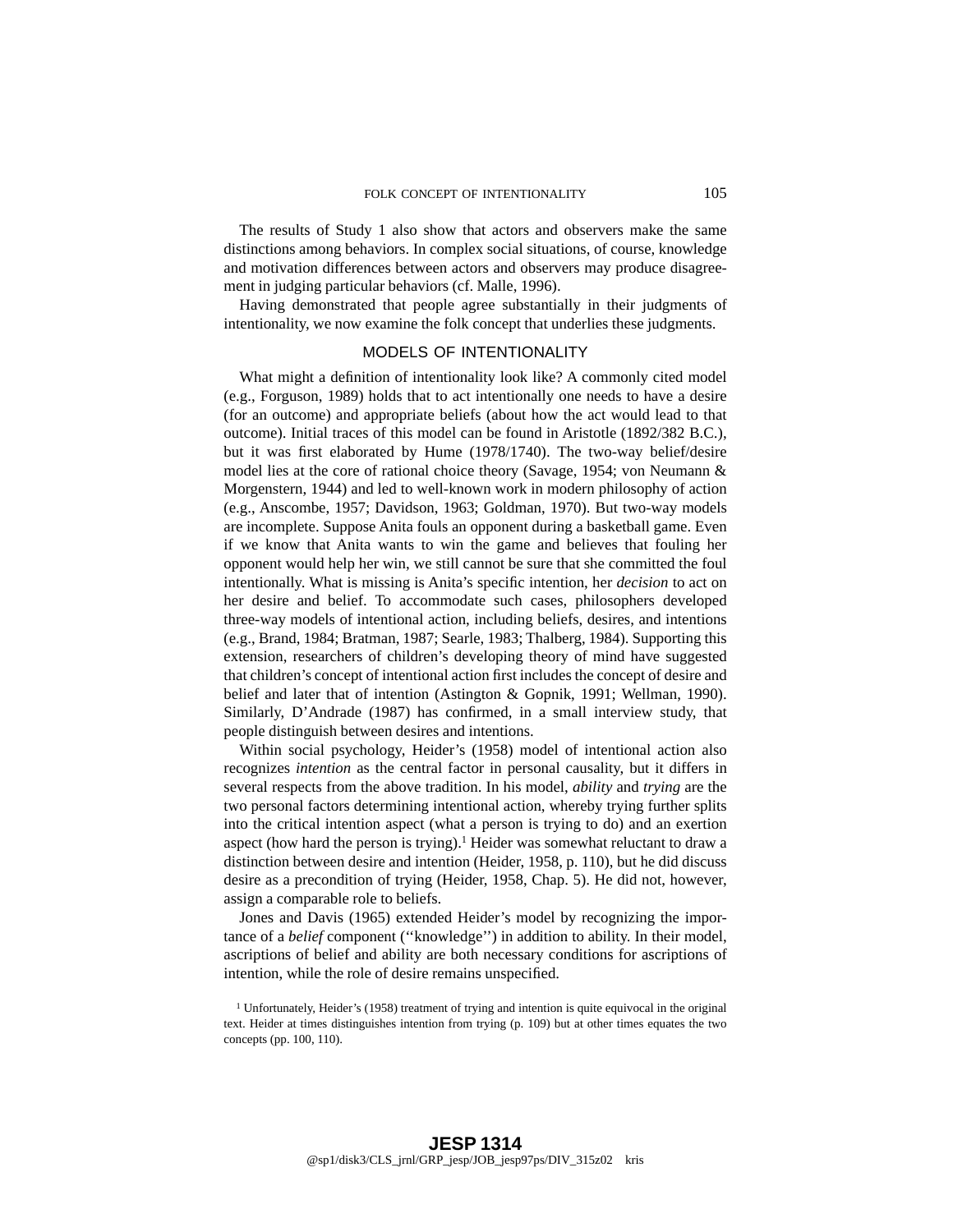In their conceptual definition of intentional action, Ossorio and Davis (1968) postulated *desire, knowledge,* and *skill,* as well as a conventionality condition that the agent is ''recognizably doing the sort of thing one would do in order to accomplish'' one's goal (p. 358).

Shaver (1985), building on Heider, Jones, and the philosophical literature, suggested yet another way to define intentional action: An action is intentional if the agent has a *desire* for an outcome, *beliefs* about consequences of the action, and *beliefs about his or her ability* to perform the action. This definition does include the desire component but merges intention with intentional action and supplants ability with perceptions of ability.

These models disagree in what they identify as the necessary conditions for intentional action. The models also differ in what they are models of. Whereas Heider tried to explicate *people's* concept of intentional action, Jones and McGillis (1976) call the Jones and Davis (1965) model a ''rational baseline model'' that ''does not summarize phenomenal experience'' (p. 404). Ossorio and Davis (1968) went one step further, claiming that they explicated a conceptual truth that need not be (and cannot be) empirically validated. But it seems curious that different scholars have proposed different definitions for what should be a single conceptual truth. Detecting such a conceptual truth, moreover, would be an idle endeavor if ordinary people did not use the concept of intentionality in accordance with the definition.

Our paper therefore returns to Heider's (1958) goal of explicating people's folk concept of intentionality. Because neither Heider's nor any other model has been based on empirical data, we began our reconstruction of the folk concept of intentionality by asking people directly what it means to perform an action intentionally. We expected these direct definitions to be the first building block of our model.

# STUDY 2

## Method

*Participants.* The participants were 159 undergraduate students in introductory psychology classes at San Jose State University ( $n = 111$ ) and Stanford University ( $n = 48$ ), who received partial course credit for their participation.

*Procedure and materials.* Participants in both samples completed a group-administered questionnaire that contained the following question: ''When you say that somebody performed an action *intentionally*, what does this mean? Please explain." Participants wrote their answers on four empty lines printed below the question. The original answers were then transcribed and collected in a small booklet, which was used for coding the responses.

*Coding of definitions.* First we excluded synonyms for the term ''intentionally'' (e.g., ''on purpose,'' ''purposefully,'' ''deliberately''). After a training session, we classified synonyms with an agreement of 95%. An inspection of the remaining definitions revealed four main components: desire, belief, intention, and awareness. Abstracting from the clearest definitions, we then defined the following precise coding categories. To qualify for the desire category, a definition had to mention ''the desire for an outcome or the outcome itself as a goal, purpose, or aim.'' To qualify for the belief category, a definition had to mention ''beliefs or thoughts about the consequences of the act or the act itself *before* it takes place.'' To qualify for the intention category, a definition had to mention ''the intention to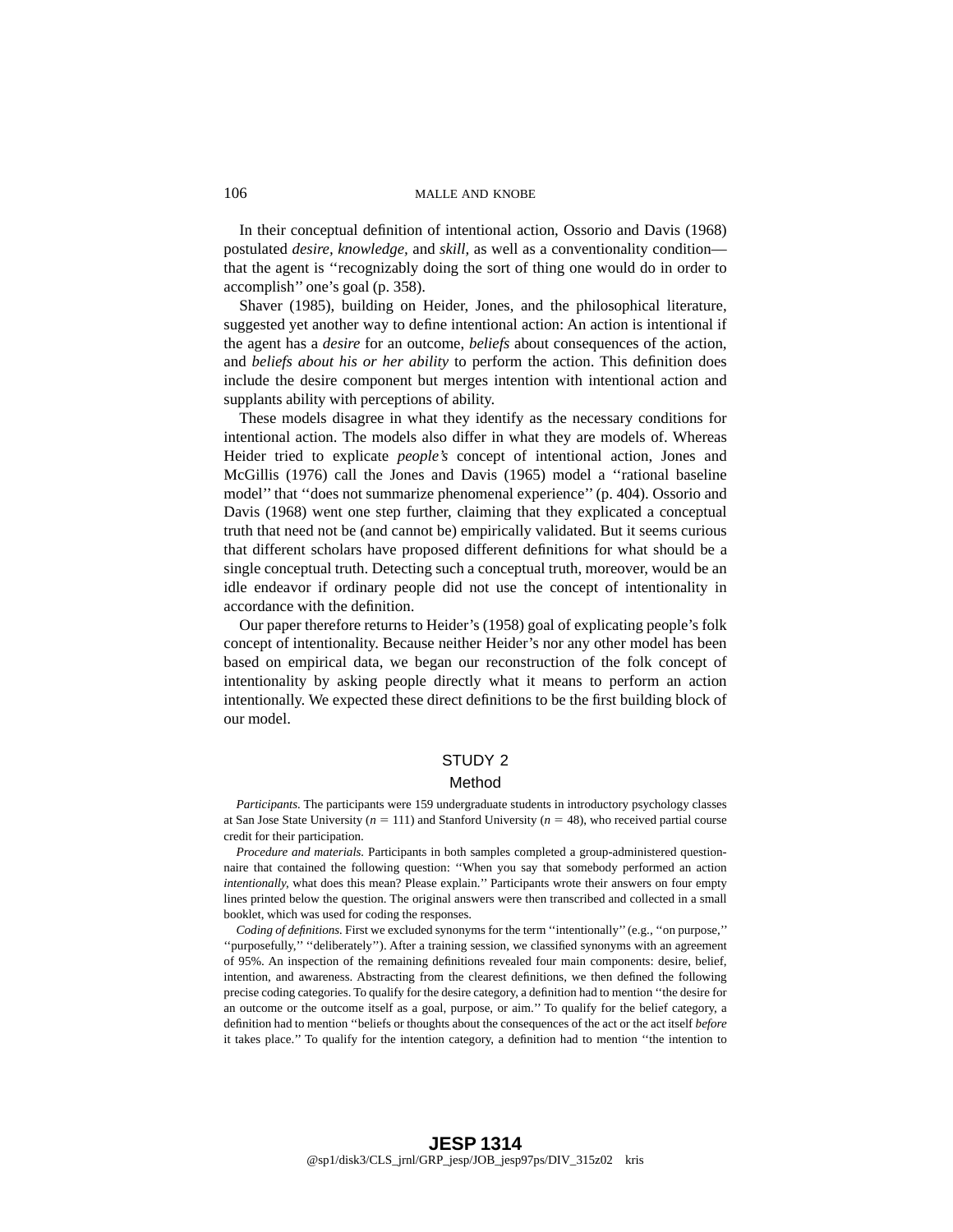### FOLK CONCEPT OF INTENTIONALITY 107

| Component     | Frequency (%) | Example                                    |
|---------------|---------------|--------------------------------------------|
| Desire        | 27            | He did it in hopes of getting some result. |
| <b>Belief</b> | 39            | She thought about the act and its effect.  |
| Intention     | 51            | She made a decision to perform the action. |
| Awareness     | 23            | He knows what he is doing.                 |

TABLE 2 THE FOUR EXPLICIT COMPONENTS IN PEOPLE'S DEFINITIONS OF INTENTIONALITY (STUDY 2)

perform the act, intending, meaning, deciding, choosing, or planning to perform the act.'' To qualify for the awareness category, a definition had to mention ''awareness of the act *while* the person is performing it.'' In addition, we coded two infrequent categories: control (''mentioning personal causation or control'') and external causes (''mentioning the absence of external influence such as chance'').

We then independently coded the first two pages of the booklet  $(n = 44)$  into the six categories and agreed on 88% of the definitions. We discussed disagreements and adopted the following conventions to settle ambiguous cases: (*a*) The expression ''with a reason'' (four occurrences overall) was excluded because it was ambiguous; it could refer either to the desire or the belief component (see Malle, 1996). (*b*) References to ''effort'' (two occurrences overall) were coded in the intention category because effort is a symptom of intention, as pointed out by Heider (1958). (*c*) The term ''premeditated'' is defined in Webster's dictionary as ''characterized by willful intent and a measure of belief'' and was therefore coded both as intention and belief (seven occurrences overall). We then coded the remaining eight pages of the booklet  $(n = 115)$ , reaching perfect agreement on 95% of the definitions. Discussion settled 11 disagreements overall, and a total of 202 definitions was used for analysis.

### **Results**

Twenty participants (13%) provided only synonyms. Of the remaining 139 participants, 54% mentioned exactly one component, 31% mentioned two or more. Table 2 displays how many of these participants mentioned any of the four dominant components, along with sample responses. (The distributions did not differ by school, so we collapsed across this factor.)

The four dominant components (desire, belief, awareness, and intention) accounted for 96% of the definitions. The absence of external causes was mentioned only six times; control was mentioned twice.

None of the participants mentioned all four components, presumably because the instructions to this study (''What does it mean that. . .'') did not encourage exhaustive definitions. However, those who mentioned two or more components drew careful distinctions between them. They distinguished, for example, between intention and desire: ''The person meant to act that way and was motivated to do so''; between belief and intention: ''Someone gave thought to the action beforehand and chose to do it''; between intention and awareness: ''They decided to do something and then did it with full awareness of what they were doing''; and between belief and awareness: ''This person thought about the action before he did it and was fully aware of performing the action while he was doing it.''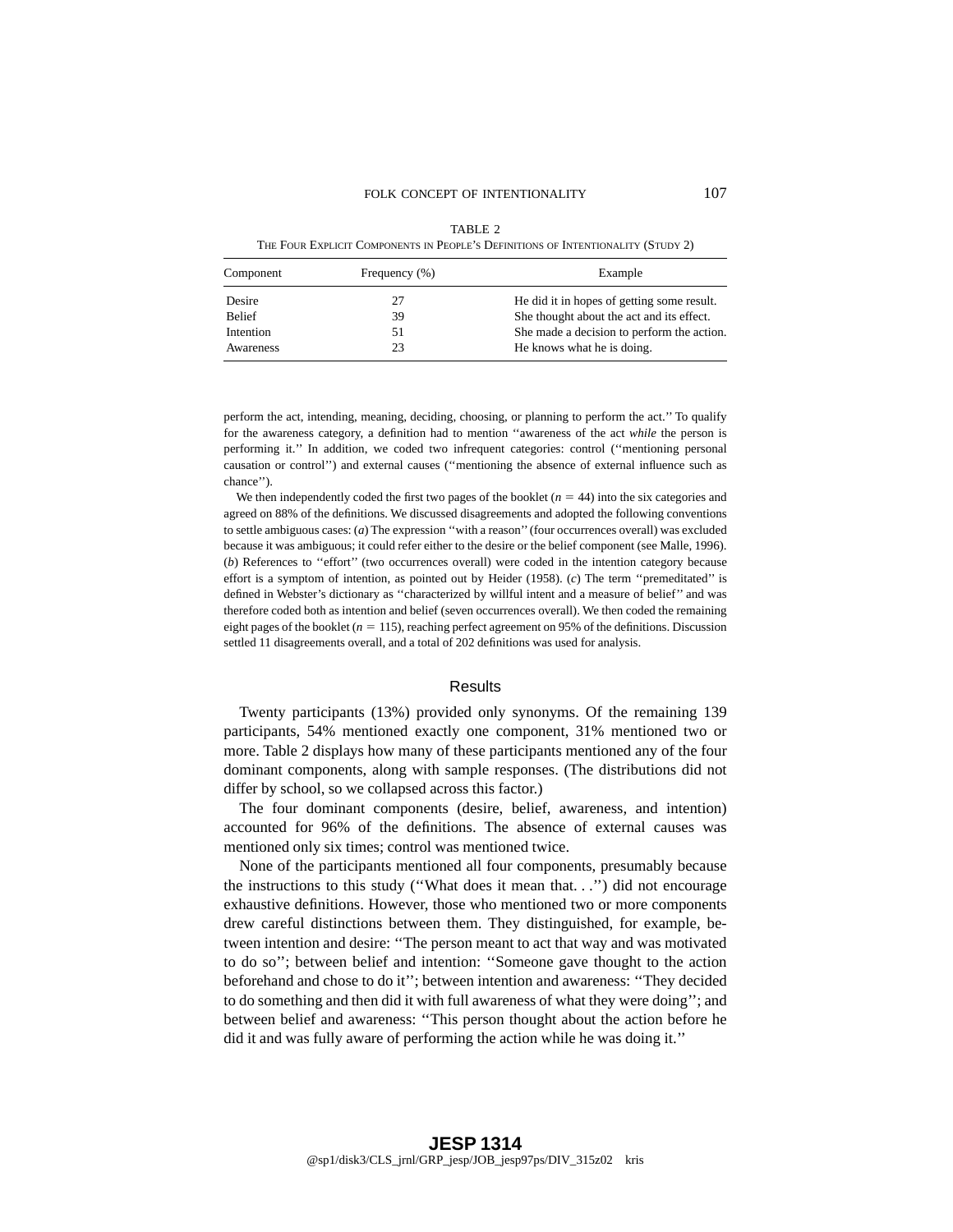### **Discussion**

Study 2 suggests that the folk concept of intentional action includes (*a*) a desire for an outcome, (*b*) beliefs about the action leading to that outcome, (*c*) an intention to perform that act, and (*d*) awareness of performing that act.

The desire and belief components map well onto the classic belief/desire model. In addition, participants identified intention and awareness as two further components of intentionality.

The *intention* component links desire and belief to action. People appreciate that an intentional action does not derive from desire and belief alone but that its direct cause is an intention. The presence of an intention to act implies, however, both a desire for an outcome and a belief that the intended act will lead to that outcome. This hierarchical relation may explain why people more often mentioned an intention component than either a desire or a belief component. The hierarchical relation also highlights an important difference between intentions and desires: Intentions always have as their object an action, whereas desires can take any outcome as their object (even impossible states of the world). Anne may intend to buy a used care even though she wishes she had the money to buy a new one. Moreover, verbs of intention (to intend, plan, try) require an action verb in the infinitive that refers to the same agent as the one who has the intention. Ben may wish that his wife were less busy, but he cannot intend that she be less busy. According to people's folk conception, then, intentions are controllable by the agent whereas desires are not (D'Andrade, 1987).

The *awareness* component specifies the agent's state of mind at the time of acting. Performing an intentional action thus requires at least minimal conscious awareness. This awareness, however, is more subtle and specific than mere conscious wakefulness: ''Knowing what one is doing while doing it'' (as one participant put it) is a self-reflective state in which the agent performs an act by consciously following the intention for *this* act (cf. Brand, 1984; Searle, 1983). The awareness component is crucial for identifying actions that conform to an intention but are not performed intentionally. Suppose that Ben forms an intention to call his mother. Then he recalls that he also needs to call his sister. So he picks up the phone to call his sister but dials the wrong number and ends up reaching his mother. Even though this behavior conforms to Ben's intention of calling his mother, Ben did not perform the behavior with the *awareness* of following his intention, so he did not call his mother intentionally.

None of the past models of intentionality predicted these particular definitions. First, Jones and Davis (1965) identified the belief and intention components but overlooked desire and awareness. Second, both Ossorio and Davis (1968) and Shaver (1985) identified desire and belief but overlooked intention and awareness. Finally, Heider's (1958) model of intentional action identified the intention and desire components but overlooked belief and awareness. In addition, Heider postulated exertion, along with intention, as an aspect of trying. Our participants, however, did not regard exertion as a necessary component of intentionality (only two people mentioned effort in their definitions). This should not be surprising,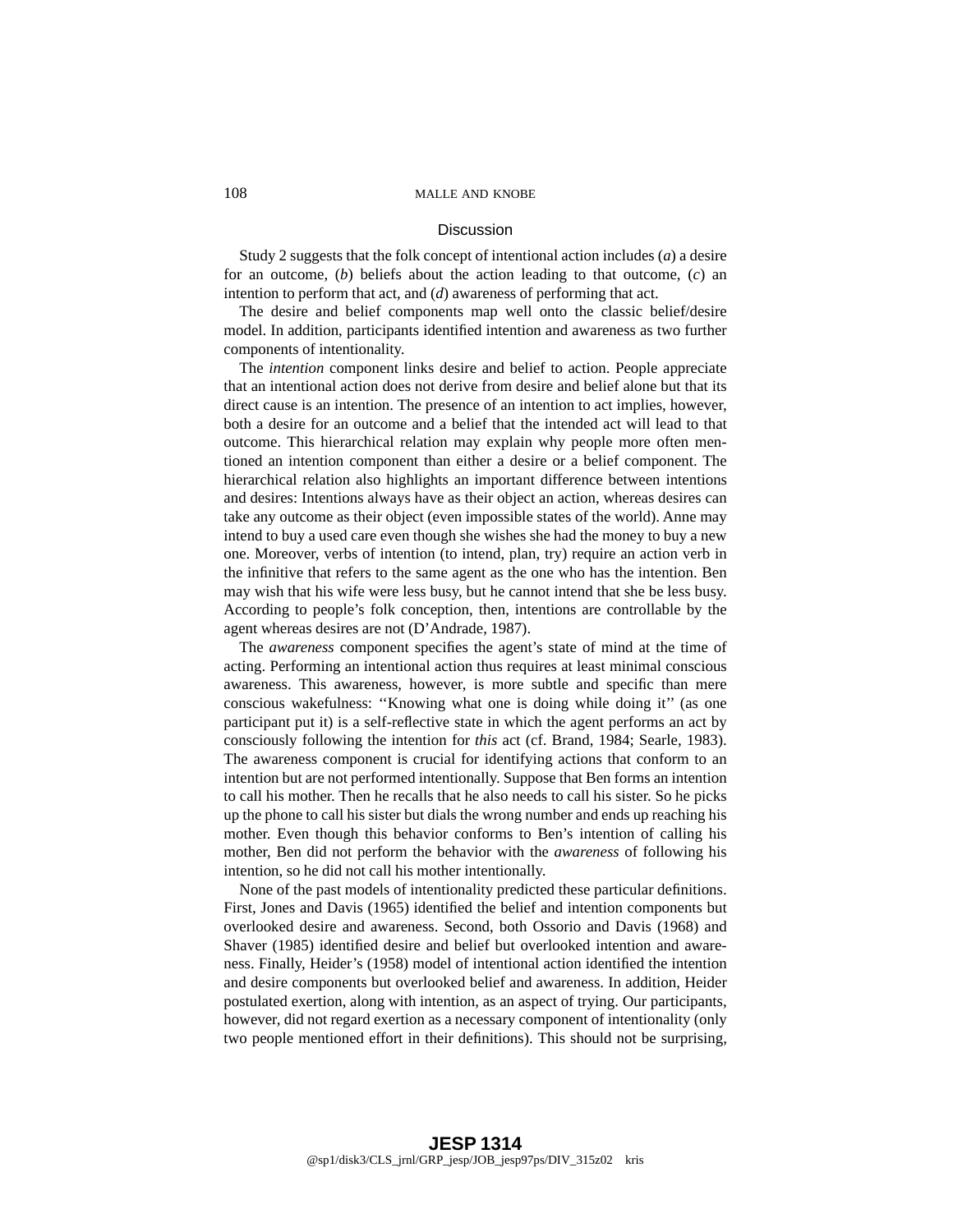for Heider (1958) was correct that the degree of exertion during an action represents a *clue* to the action's intentionality (p. 114), but exertion is neither a necessary nor a sufficient condition for performing an action intentionally.

Interestingly, all previous models postulated an ability or skill component, whereas this component was absent from people's direct definitions. This absence therefore deserves careful attention. Consider Jerry, who is a novice at darts. He has never played darts before and is not particularly talented at games like this. Surprisingly, he hits triple 20 (a very difficult throw) on his first try. A friend dismisses the throw as a fluke, so Jerry tries again, this time missing badly. We can be confident that he *wanted* to hit triple 20; but would we say that he hit it *intentionally?*

Most people would not, as a pilot study shows: Although 77% of the participants agreed that Jerry *wanted* to hit triple 20 in his first flight, only 16% said that he hit it *intentionally.* In a second condition, however, in which Jerry hit triple 20 twice in a row, 55% of the participants now inferred that he hit it intentionally;  $\chi^2$  (*df* = 1, *N* = 141) = 22.7, *p* < .001.

Hitting triple 20 twice in a row apparently demonstrates skill, whereas hitting it once (and then missing) does not. Perhaps people only consider an action intentional if there is evidence of the actor's *skill.* Participants in Study 2 may have failed to mention skill in their definitions of intentionality because they only considered interpersonal behaviors, for which skill can be assumed. We therefore tested people's sensitivity to the presence or absence of skill in Study 3.

# STUDY 3

In the darts study, Jerry had the *intention* to hit triple 20 (he tried to hit it), but he did not hit it *intentionally.* Judgments of *doing something intentionally* (i.e., judgments of intentionality) may therefore require evidence of skill in addition to evidence of intention. In Study 3 we independently manipulated the presence of desire, belief, and skill (while holding awareness constant) and asked the participants two questions: whether the actor *tried* to perform the particular action (judgment of intention) and whether he performed it *intentionally* (judgment of intentionality). We hypothesized that judgments of *intention* should depend on the presence or absence of desire and belief only. Since one can try without succeeding, skill should not influence these judgments. Judgments of intention should therefore be rare if either belief or desire is absent but considerably more frequent when both are present, regardless of skill. Judgments of *intentionality,* by contrast, should depend on the presence or absence not only of belief and desire but also of skill. Judgments of intentionality should therefore be rare when any of these three components is absent (holding awareness constant) but considerably more frequent if all components are present.

### Method

*Participants and procedure.* The participants were 132 undergraduate students in an introductory psychology class at Stanford University. They received class credit for completing a large survey that included a single-page questionnaire with all instructions and measures for this study.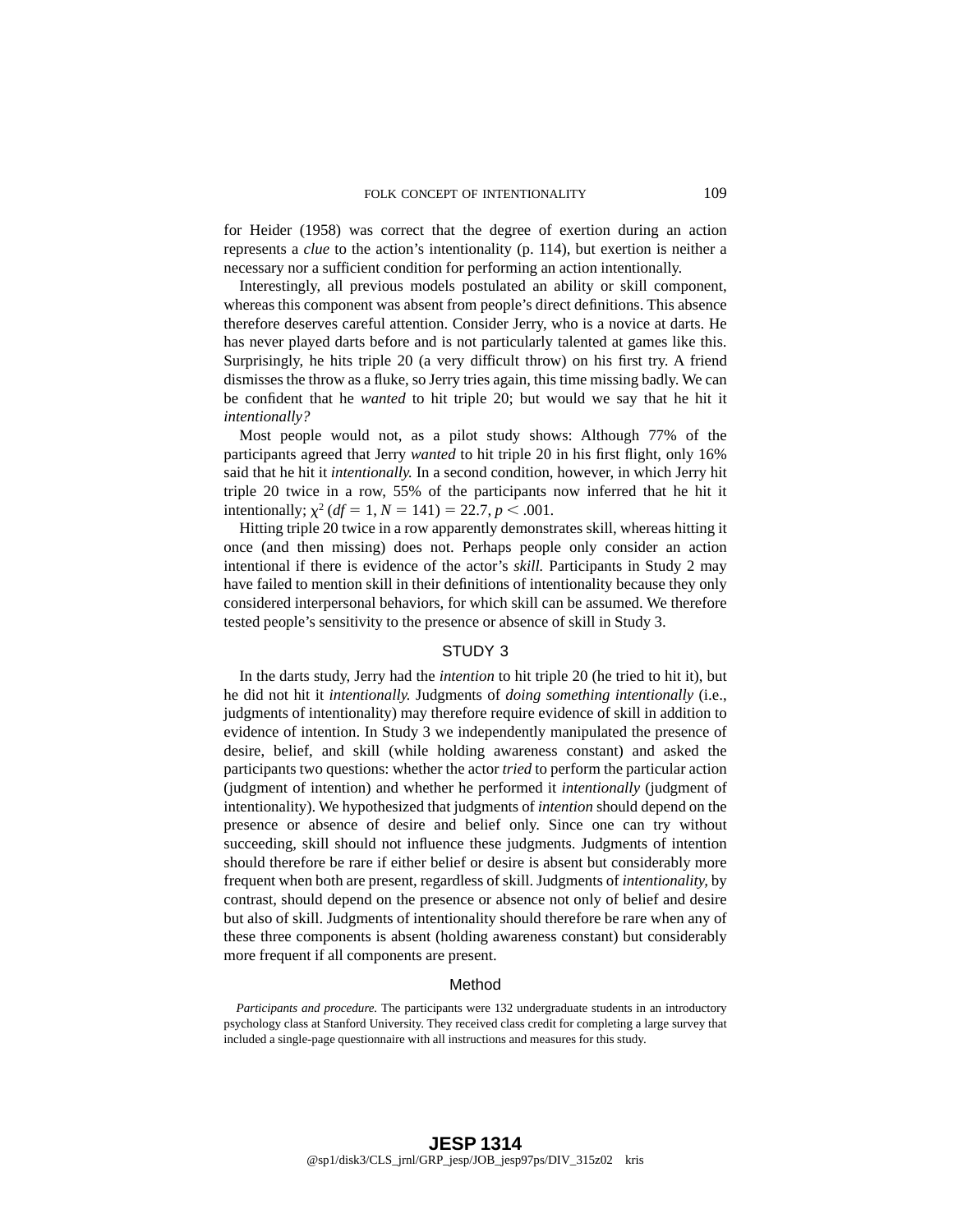#### 110 MALLE AND KNOBE

| Components present          | Trying $(\%)$ | Intentionally (%) |  |  |
|-----------------------------|---------------|-------------------|--|--|
| Desire                      | 21            |                   |  |  |
| <b>Belief</b>               | 31            | O                 |  |  |
| Desire $+$ belief           | 81            |                   |  |  |
| Desire $+$ belief $+$ skill | 96            | 76                |  |  |
|                             |               |                   |  |  |

#### TABLE 3

| PERCENTAGE OF "YES" RESPONSES FOR TRYING TO GET TAILS AND GETTING TAILS INTENTIONALLY |  |  |                                                         |  |  |
|---------------------------------------------------------------------------------------|--|--|---------------------------------------------------------|--|--|
|                                                                                       |  |  | WITH MANIPULATED COMPONENTS OF INTENTIONALITY (STUDY 3) |  |  |

*Note.* The presence of awareness could be inferred.

*Materials.* The questionnaire, titled ''Heads or Tails,'' contained a brief story followed by the dependent measures. The story opens with David sitting in a corner, waiting for his friends to decide what to do. He has been flipping a penny, trying to teach himself to make it land on the side he wants. Either ''he has not been able to do better than chance'' (skill absent) or ''by now, he almost always succeeds'' (skill present). His friends are trying to decide whether to see a movie. David either wants to see the movie (desire present) or does not want to see the movie (desire absent). Someone suggests flipping a coin to make a decision: ''Let's just settle it quickly. We'll flip a coin: Tails, we go to the movie; heads, we hang out here.'' David either hears this suggestion (belief present) or does not hear it (belief absent). In either case, his friends ask him to flip the coin. He flips the coin and . . . it's tails.

We manipulated the critical information regarding desire, belief, and skill in four conditions: 1. Belief present, desire and skill absent (''belief''). 2. Desire present, belief and skill absent, (''desire''). 3. Belief and desire present, skill absent ("belief + desire"). 4. Belief, desire, and skill present ("belief  $+$  desire  $+$  skill"). Awareness was present in all four conditions.

After reading the story, participants answered the following questions (by checking a box for either Yes or No):

- 1. Do you think that David made the coin land on tails *intentionally?*
- 2. Do you think that David *tried* to make the coin land on tails?

One group of participants ( $n = 87$ ) answered only one of the two questions, permitting a betweensubject test. Another group ( $n = 45$ ) answered both questions (counterbalanced across participants), permitting a within-subject test. Since the two tests produced identical results, we collapsed the data across this factor.

### **Results**

Table 3 shows that attributions of *trying* (intention) were rare when either desire or belief was absent but frequent when both desire and belief were present (even when skill was absent). A two-way logit analysis (with adjacent difference contrasts for the condition factor) confirms that the desire condition and the belief condition did not differ from each other, that the desire  $+$  belief condition differed substantially from the desire condition ( $p < .001$ ), and that the desire + belief + skill condition differed only marginally from the desire  $+$  belief condition  $(z = 1.5, p < .10)$ . Attributions of *intentionality*, by contrast, were frequent only when all three components (including skill) were present. In a two-way logit analysis, none of the first three conditions differed from each other, but the desire  $+$  belief  $+$  skill condition differed significantly from the desire  $+$  belief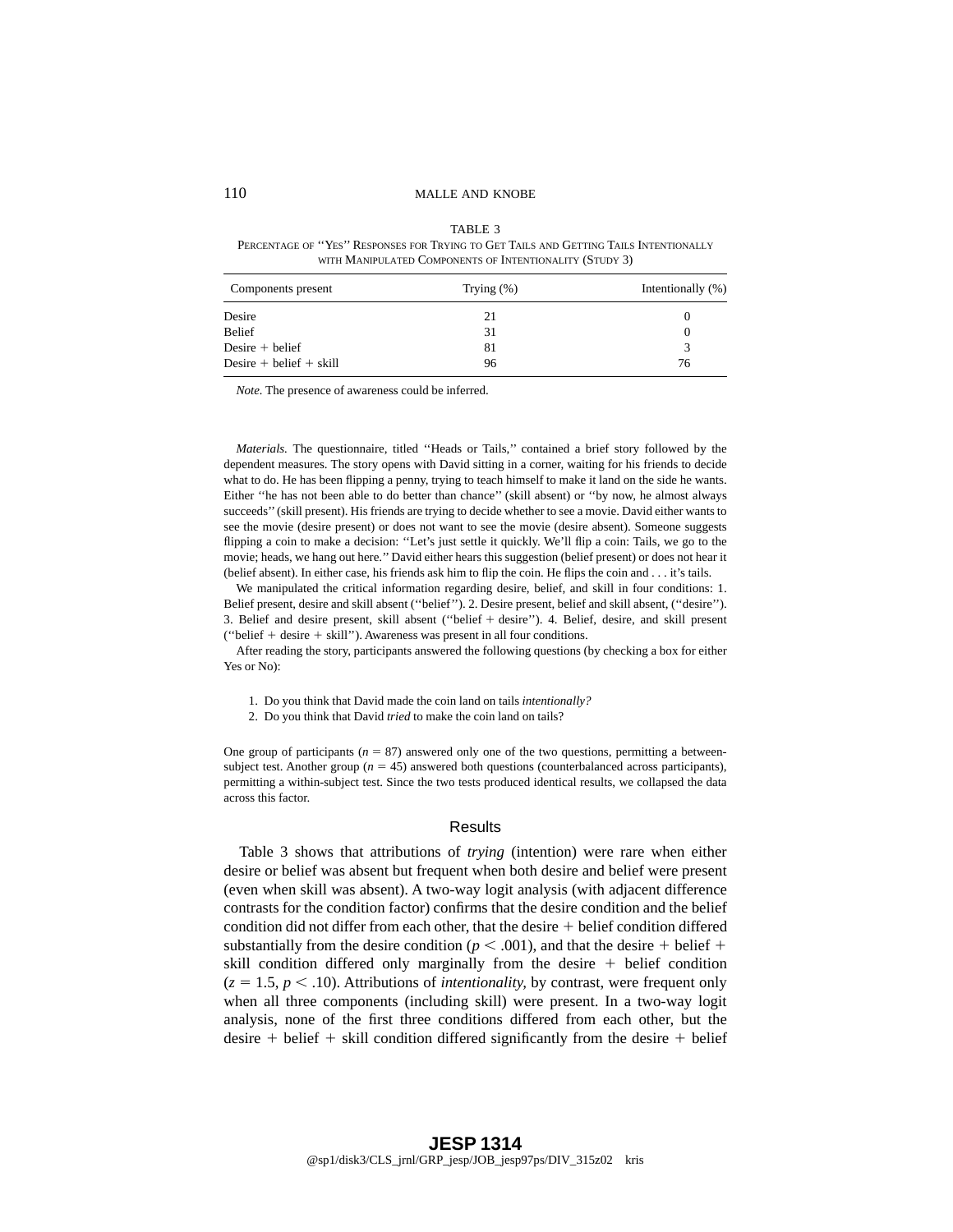condition ( $p < .001$ ). These results held up in a three-way logit analysis as well, which introduced *question*—trying versus doing intentionally—as a factor. In the three-way interaction, the critical contrast between the desire  $+$  belief condition and the desire  $+$  belief  $+$  skill condition was significant ( $z = 1.97$ ,  $p < .05$ ).

# **Discussion**

Study 3 thus suggests that people's judgments of intentionality are sensitive to skill information (Heider, 1958; Jones & Davis, 1965). For most social behaviors people may tacitly assume the actor's skill; but for dexterous or complex behaviors they require independent evidence of skill. Participants who provided definitions of intentionality in Study 2 focused on social behaviors, so they did not spontaneously mention skill. If one were to repeat Study 2 with explicit instructions for the participants to consider difficult behaviors from athletics, art, or science, the skill component might even appear in direct definitions of intentionality.

The skill component may lead to interesting actor–observer differences in judgments of intentionality. When an actor ascribes skill to himself (for bringing about a certain outcome), he holds a *self-effıcacy belief* (Bandura, 1986). Actors' self-ascriptions of skill are thus indistinguishable from self-efficacy beliefs. Observers, however, can ascribe to the actor either a self-efficacy belief or skill itself (or both). Observers may acknowledge that the actor *thinks* she can bring about an outcome (has a self-efficacy belief), but they may not ascribe to her the actual skill of bringing it about. In judging intentionality, then, observers will often go beyond the actor's declared self-efficacy beliefs and look for evidence of actual skill.

The superstitious operator of a chance device, for instance, may acquire the *belief* that he can control the device's output, hence try to do so, and claim intentionality for this act. But a knowledgeable observer would not consider the person to be intentionally producing a certain outcome, because the person lacks the *skill* to turn an intention into an intentional action. Conversely, the frustrated subject in a learned helplessness experiment has lost her *belief* that she can control the experimental device, hence does not even try to avoid shocks in the follow-up session, whereas a knowledgeable observer would ascribe to her the *skill* to control the device and would grant her intentionality if only she tried.

# A MODEL OF THE FOLK CONCEPT OF INTENTIONALITY

In light of the findings of Studies 2 and 3, we now propose a model of the folk concept of intentionality, displayed in Fig. 1.

In people's folk concept of intentionality, performing an action intentionally requires the presence of five components: a desire for an outcome; beliefs about an action that leads to that outcome; an intention to perform the action; skill to perform the action; and awareness of fulfilling the intention while performing the action. For example, we are hereby intentionally writing a self-referential example to illustrate our model—that is, we wanted to provide a vivid illustration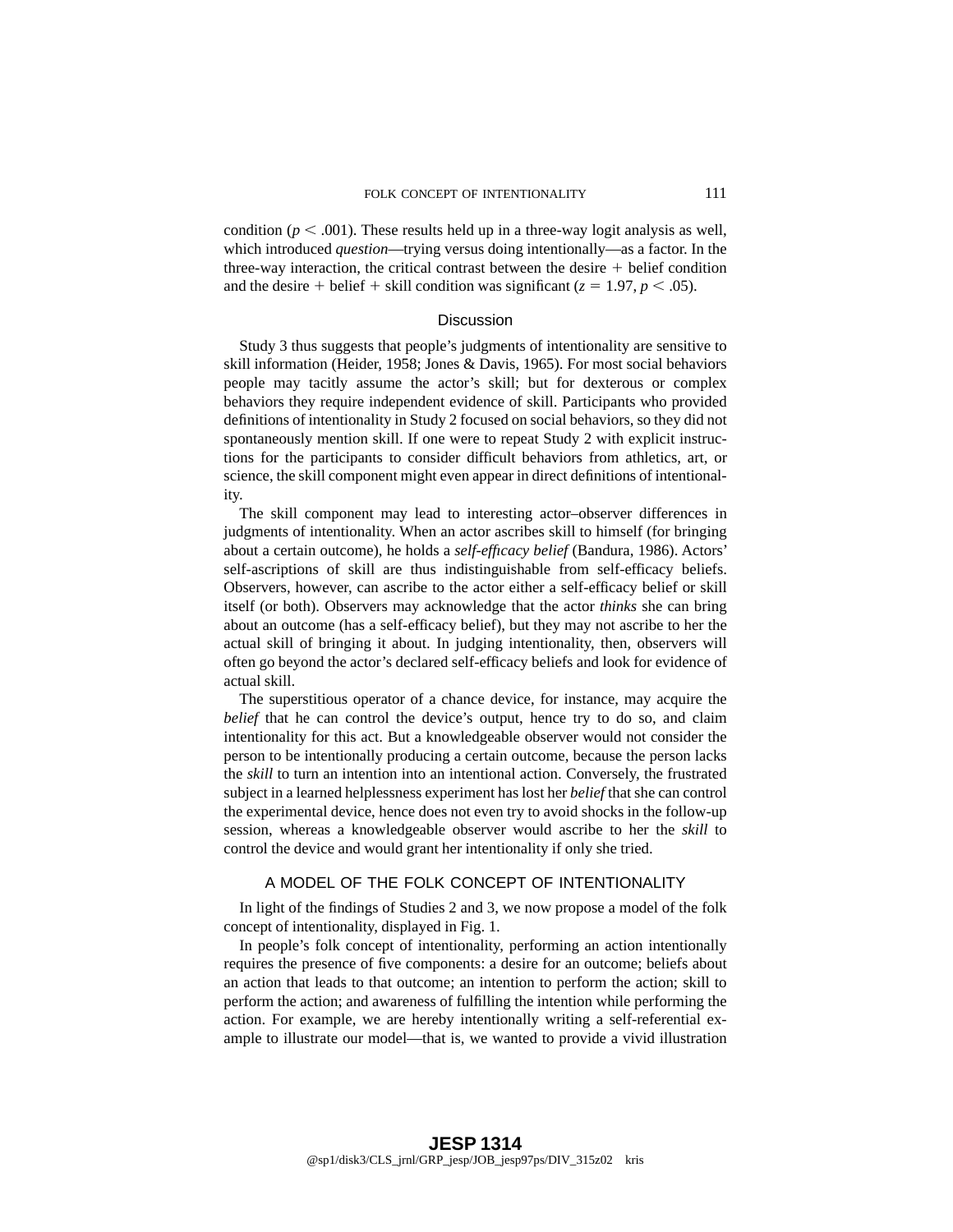

FIG. 1. A model of the folk concept of intentionality.

(desire); we thought that a self-referential example might be vivid (belief); we therefore decided to write such an example (intention); we had the skill to do so (skill); and we were aware of fulfilling our intention (awareness) while writing the example.

The model implies that desire and belief are necessary conditions for an intention. Study 3 confirmed this hypothesis, showing that people attributed an *intention* only if both belief and desire were present. The model also implies that, given an intention to act, skill and awareness are necessary conditions for acting *intentionally.* Study 3 confirmed the necessary role of skill. Study 4 now examines the role of awareness and thus provides a further test of the model.

### STUDY 4

We hypothesized that awareness would function as a necessary component of intentionality, over and above the components already tested. In Study 4 we manipulated the presence of awareness in two brief stories and examined its impact (in addition to that of other components) on judgments of intentionality.

### Method

*Participants and procedure.* The participants were 225 undergraduate students in an introductory psychology class at Stanford University. They received class credit for completing a large survey that included a two-page questionnaire with all instructions and measures for this study.

*Materials.* The questionnaire was titled ''Practical Reasoning Task.'' Participants were instructed to read several stories, "... each consisting of a few critical sentences. For each story, please read the sentences carefully and then answer the corresponding question.'' The variations of the two stories (with labels for identification) are described below.

The ''trick story'' consisted of three sentences. The first contained belief information (which was held constant), the second contained skill information, and the third contained awareness information (both of which were manipulated). Desire and intention could be inferred.

1. Jeremy once heard about a way to trick cashiers into giving back too much change. [belief]

2. (a) Jeremy is quite capable of performing this trick correctly. [skill] (b) Jeremy is incapable of performing this trick correctly. [no skill]

3. (a) Jeremy left the store, knowing that he received too much change. [awareness]. (b) Jeremy left the store, unaware that he received too much change. [no awareness]

After reading this story, all participants answered the following question (by checking a box for *Yes* or *No*): ''Did Jeremy *intentionally* acquire too much change?'' Participants were randomly assigned to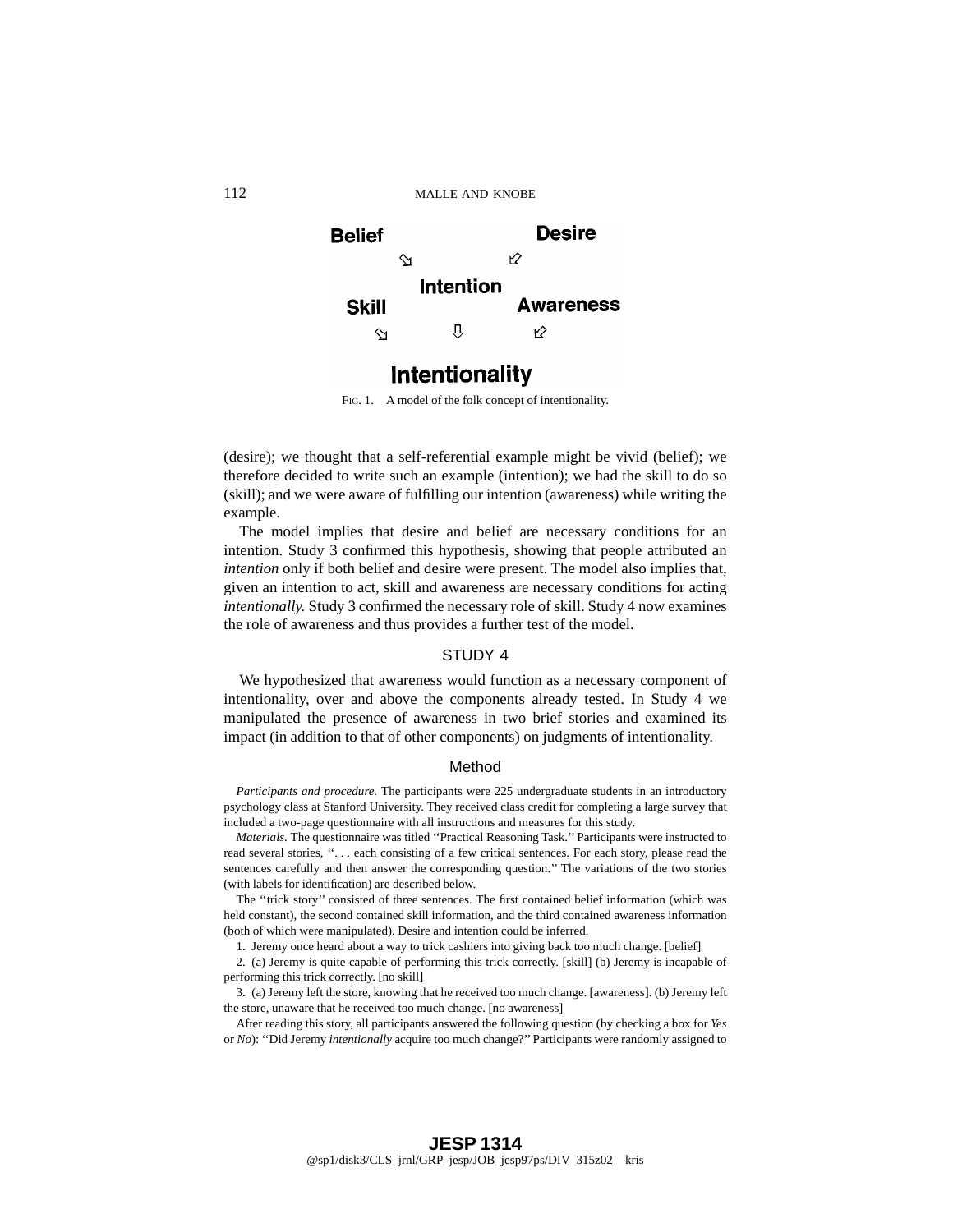### FOLK CONCEPT OF INTENTIONALITY 113

#### TABLE 4

| Components present                | Intentionally $(\%)$ |
|-----------------------------------|----------------------|
| Control group                     |                      |
| Skill                             | ⇁                    |
| Awareness                         | 26                   |
| $\text{Skill} + \text{awareness}$ | 83                   |
|                                   |                      |

*Note*. The presence of belief was explicitly stated; the presence of desire and intention could be inferred.

the following information conditions: 1. Neither skill nor awareness present (control group). 2. Only skill present (''skill''). 3. Only awareness present (''awareness''). 4. Both skill and awareness present ("skill  $+$  awareness"). We hypothesized that Condition 4 would produce by far the highest frequency of intentionality judgments.

The ''car story'' consisted of three sentences. The first contained desire information, the second contained awareness information, the third contained belief information (all of which were manipulated). Skill and intention could be inferred.

1. (a) Frank hates George. [desire] (b) Frank likes George a lot. [no desire]

2. (a) Frank was aware of bumping into the blue BMW behind him. [awareness] (b) Frank wasn't aware of bumping into the blue BMW behind him. [no awareness]

3. (a) Frank knew that the blue BMW was George's car. [belief] (b) Frank didn't know that the blue BMW was George's car. [no belief]

All participants answered the question, ''Did Frank *intentionally* bump into George's car?'' Participants were randomly assigned to the following seven information conditions (omitting the condition in which none of the three components was present): 1. awareness only, 2. belief only, 3. desire only, 4. desire  $+$  awareness, 5. belief  $+$  awareness, 6. belief  $+$  desire, 7. belief  $+$  desire  $+$ awareness. We hypothesized that Condition 7 would produce by far the highest frequency of intentionality judgments.

Each participant received both stories. Conditions and order of stories were varied across participants.

# Results and Discussion

Tables 4 and 5 display the results for the trick story and the car story, respectively. Both confirm the necessary role of awareness in judgments of

TABLE 5

PERCENTAGE OF ''YES'' RESPONSES FOR BUMPING INTO SOMEBODY'S CAR INTENTIONALLY (STUDY 4)

| Components present              | Intentionally (%) |
|---------------------------------|-------------------|
| Belief                          | 3                 |
| Desire                          | 26                |
| Awareness                       | 11                |
| Desire $+$ awareness            | 6                 |
| Belief + awareness              | 13                |
| Belief + desire                 | 18                |
| Belief $+$ desire $+$ awareness | 60                |
|                                 |                   |

*Note.* The presence of skill and intention could be inferred.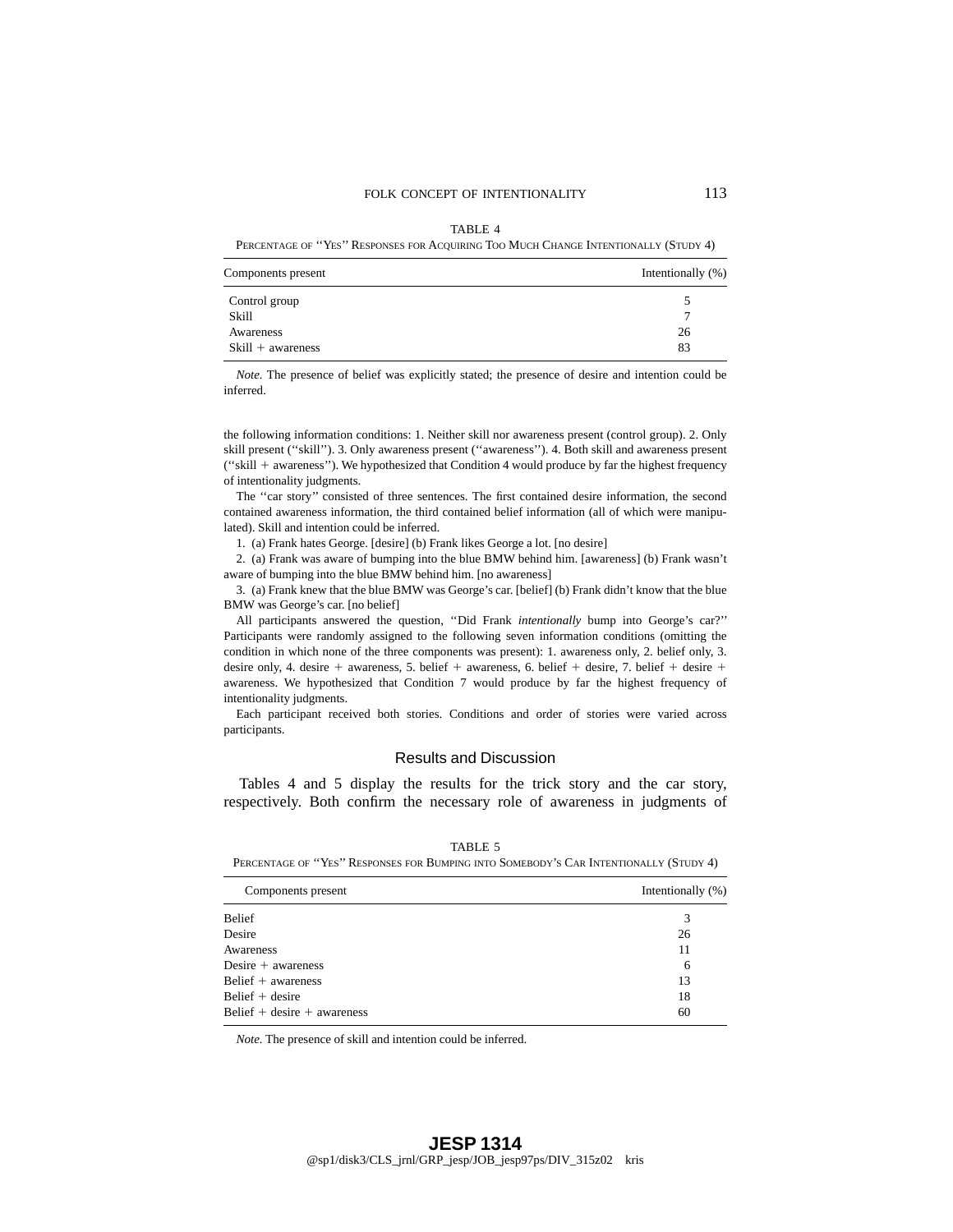intentionality. Attributions of intentionality are rare if awareness (or any other component of intentionality) is absent but frequent if all components are present.

To test this interpretation for significance, we computed two-way logit models, with condition as the independent variable and intentionality ascription (Yes vs No) as the dependent variable. We used difference contrasts to examine the impact of increasing numbers of components present. In the trick story, the skill condition and the control condition did not differ from each other; and together they differed somewhat from the awareness condition ( $z = 3.2$ ,  $p < .001$ ); but the greatest difference was between these three conditions and the awareness  $+$  skill condition, where all components of intentionality were present ( $z = 8.5$ ,  $p < .001$ ). In the car story, the first six conditions did not differ from each other, but together they differed from condition 7 ( $z = 6.2$ ,  $p < .001$ ), which was the only one that produced high rates of intentionality attributions.

Both stories produced less than perfect intentionality attributions (83% and 60%), probably because the vignettes were very concise and two components had to be inferred in each case. But these imperfect attribution rates also show that the vignettes were not so heavy-handed as to suggest only one correct judgment. Of course, to the theorist who has accepted the proposed model of intentionality the results may seem obvious. To the opposing theorist, however, who believes in unconsciously performed intentional actions (dispelling the awareness component), the results must be surprising, if not damaging.

# GENERAL DISCUSSION

The present studies developed and tested a model of people's folk concept of intentionality. Naturally, these studies have limitations. The data have been collected on a student subject population and need to be replicated in community samples of varying ages and economic and ethnic backgrounds. Also, the vignette techniques, though particularly suitable for identifying conceptual relationships, need to be complemented by other methods, such as video-taped stimulus materials and codings of people's discussion about the intentionality of a given action. Finally, the explicated folk concept may hold only for people of Western cultures. Even if all cultures distinguished intentional from unintentional behavior, the specific conditions for ascribing intentionality might vary. Currently we have no empirical data to decide this issue (cf. Lillard, 1996).

Despite these limitations, the current studies suggest that people's folk concept of intentionality consists of five components (belief, desire, intention, awareness, and skill) that are hierarchically arranged, such that belief and desire are necessary conditions for attributions of *intention* and, given an intention, skill and awareness are necessary conditions for attributions of *intentionality.*

The present model has several strengths. First, it is empirically based. All five components were verified in judgment tasks, and four components were even identified in people's direct definitions of intentionality. Second, our model integrates past analyses of people's concept of intentionality (Heider, 1958; Jones & Davis, 1965; Ossorio & Davis, 1968; Shaver, 1985), which had disagreed about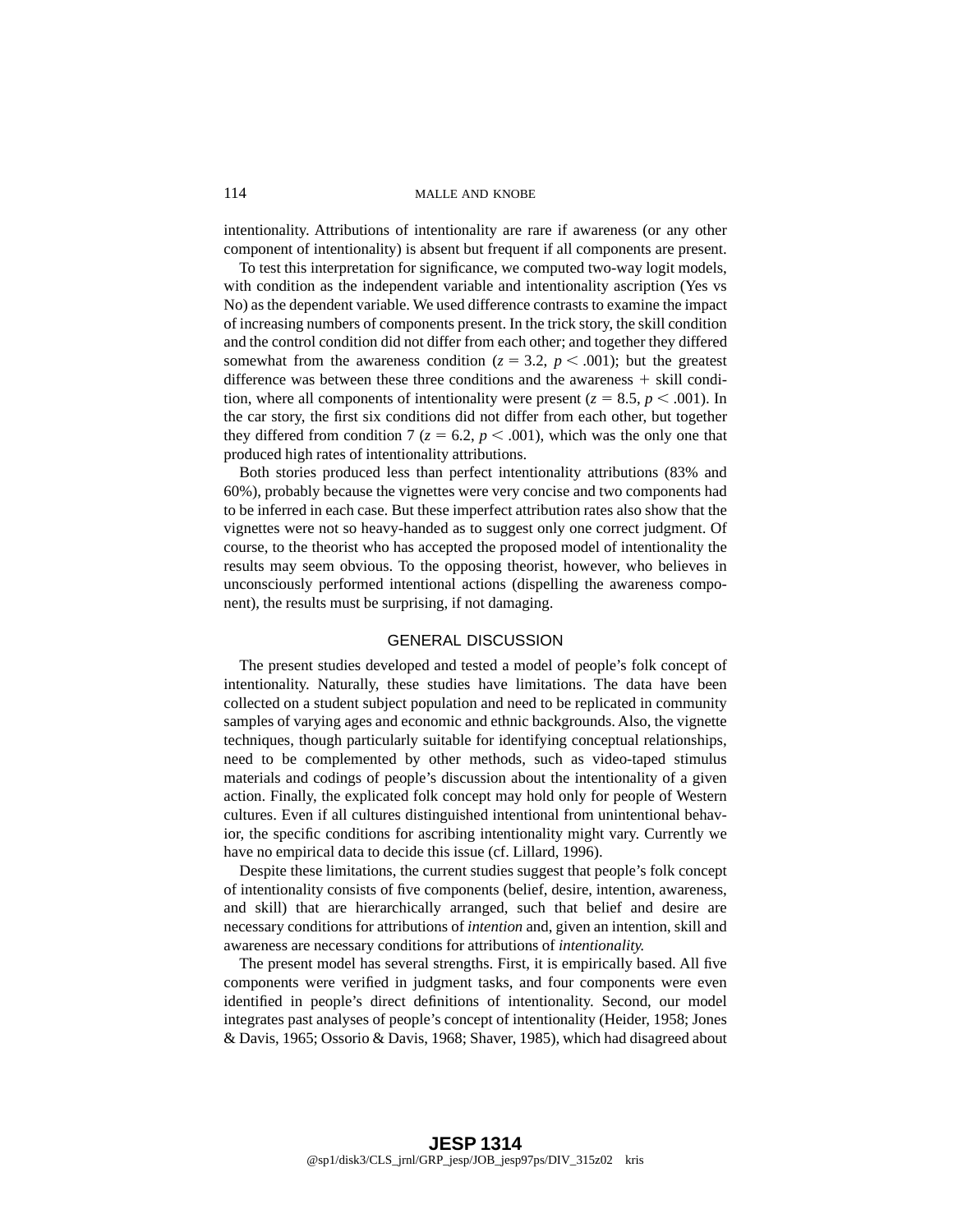the particular subsets of components that define intentionality (e.g., belief and desire, belief and ability). The present model unites these past efforts by identifying all necessary components of intentionality as well as their interrelations.

Third, the present model clarifies inconsistencies in past models. For example, Heider's (1958) notion of "ability" seemed to subjectivize the skill component and confound it with the agent's perception of her skill (see also Shaver, 1985, p. 122). Many of Heider's (1958) examples of skill are indeed examples of the agent's perception of her skill: ''Will I be able to do the task again?'' (p. 84); ''I can attain that goal'' (p. 111). These subjective perceptions of skill (self-efficacy beliefs) are important from the actor's perspective, but they are not part of the folk concept of intentionality. What is part of this concept is the consideration of the agent's actual skill, as emphasized by Jones and Davis (1965). Perhaps these authors recognized the skill component because they analyzed judgments of intentionality from the observer perspective, where ascriptions of the agent's skill are clearly separated from ascriptions of mere self-efficacy beliefs.

Fourth, the present model clarifies a nagging terminological complexity—the relationship between *intention* (intending) on the one hand and *intentional action* on the other (cf. Bratman, 1987). Typically the concepts of intention and intentional action are treated as synonyms (e.g., Jones & Davis, 1965; Shaver, 1985; Shultz, 1988). Our data suggest, however, that people distinguish between attributions of *intention* (based on belief and desire information) and attributions of *doing something intentionally* (based on intention, skill, and awareness information). People thus apply the term *intention* to persons (who intend to do something) and the term *intentional* to actions (which are performed intentionally). When we speak of *intentionality,* then, we should speak of actions that were performed intentionally. In contrast, when we speak of an action that was *intended* (i.e., preceded by an intention), we should not automatically infer that such an action was performed intentionally; for if awareness or skill were missing, the action would be intended but not performed intentionally.

The folk distinction between intention and intentionality applies most readily to situations where a person has formed an intention but has not yet performed the intended action (Davidson, 1980). The more important test cases for this distinction, however, are those behaviors that were both intended by the agent and actually performed, but were performed accidentally rather than intentionally (because the agent was lacking awareness or skill). For example, John intended to hit the triple 20, ends up hitting it, but does so accidentally (because of luck, not skill). Therefore, a simple match between intention and outcome does not always suffice for an ascription of intentionality (e.g., ''She intended to heal him, and now he is healed'' does not rule out spontaneous healing). Such a matching rule is used by young children (Astington, 1991; Shultz & Wells, 1985), but for adults doing something intentionally requires more than the presence of an intention and its matching outcome. It also requires skill and awareness, two factors that bring about the outcome in the right (nonaccidental) way. For some social behaviors the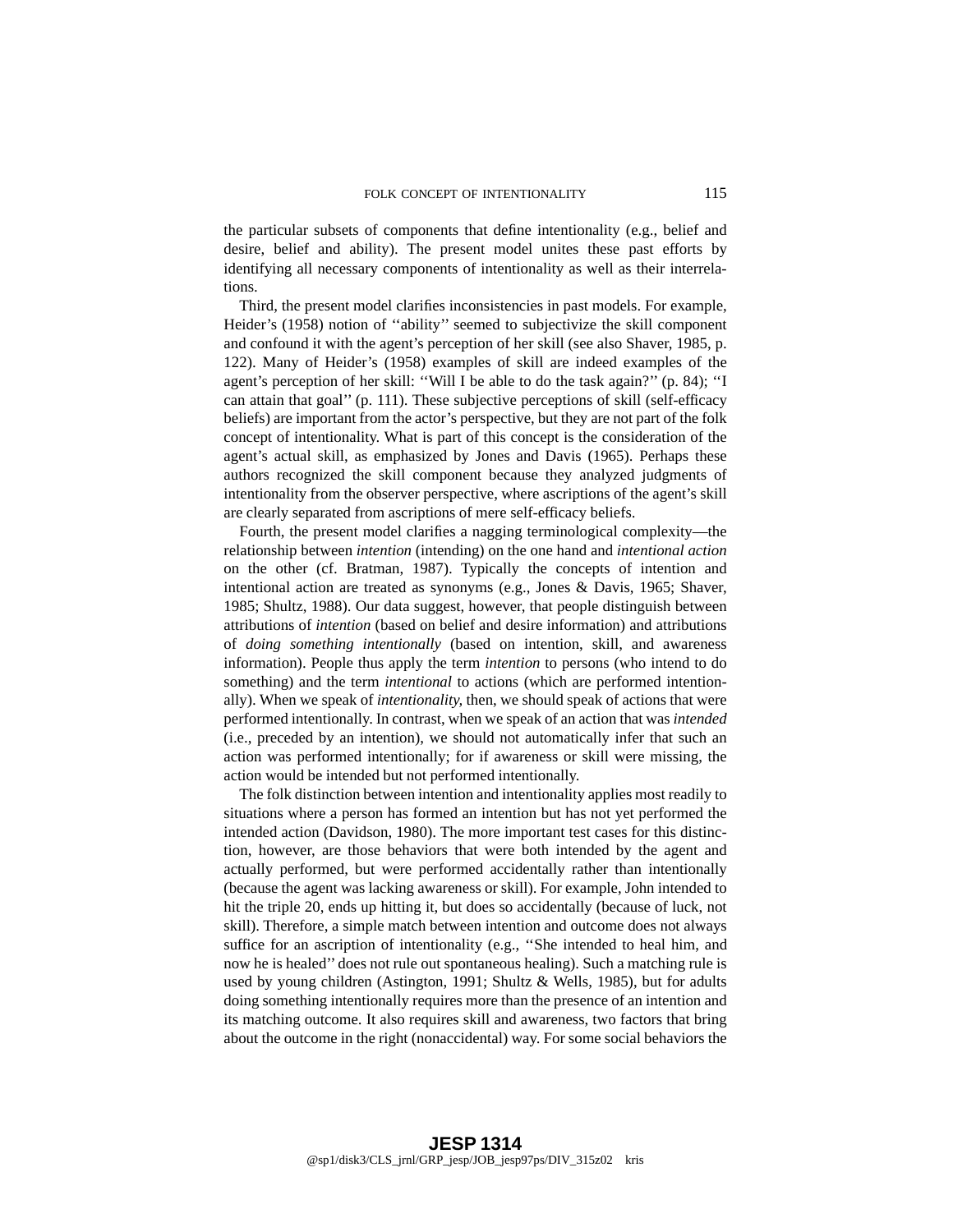presence of skill and awareness can be assumed, so judgments of intention and judgments of intentionality converge. But for other behaviors the presence of skill or awareness is questionable, so intentionality might be denied even if an intention is clearly evident.

This model of the folk concept of intentionality has several implications for social perception, attribution processes, and development, as discussed next.

# Social Perception

Knowing the components of people's concept of intentionality, we may begin to investigate the cognitive process of *inferring* intentionality, its conditions of accuracy and bias, and methods of improving judgment sensitivity. For example, how can it happen that mere friendliness is misjudged as an intentional sexual overture? How do people recognize intentionally prolonged eye contact? How do they distinguish between intentional and accidental rudeness? We must also examine crucial individual differences. People may differ in their response thresholds of judging a behavior intentional, and different cultures may impose different social consequences for intentional behavior. Both personal and cultural miscommunication may stem from such subtle differences in judgments of intentionality.

Perceptions of intentionality also influence the evaluations of behavior: Actors receive more praise and more blame for actions that are considered intentional rather than unintentional (Shaver, 1985). Similarly, intentional acts of helping are more prone to be reciprocated than unintentional ones (e.g., Swap, 1991), and likewise for intentional acts of aggression (e.g., Taylor, Sahuntich, & Greenberg, 1979). A careful distinction between attributions of intention on the one hand and attributions of doing something intentionally on the other may lead to new hypotheses about the subtle logic of praise and blame. For example, people may distinguish between intentions and doing something intentionally more for positive behaviors than for negative behaviors because it is easy (and common) to have positive intentions but harder to fulfill them intentionally, whereas a person' negative intention is already deviant (and threatening to others) even before fulfilling it intentionally.

# Attribution Processes

The concept of intentionality is essential to people's descriptions and explanations of behavior (Heider, 1958; Malle, 1996). Since Heider's book, however, most research on explanations omitted issues of intentionality (cf. Buss, 1978). One might suspect that, within attributional theories, the notion of controllability has taken the part of intentionality. But how exactly does controllability relate to intentionality?

### *Intentionality and Controllability*

To examine the relation between these two concepts, we need to distinguish between two meanings of controllability. In one sense, controllability refers to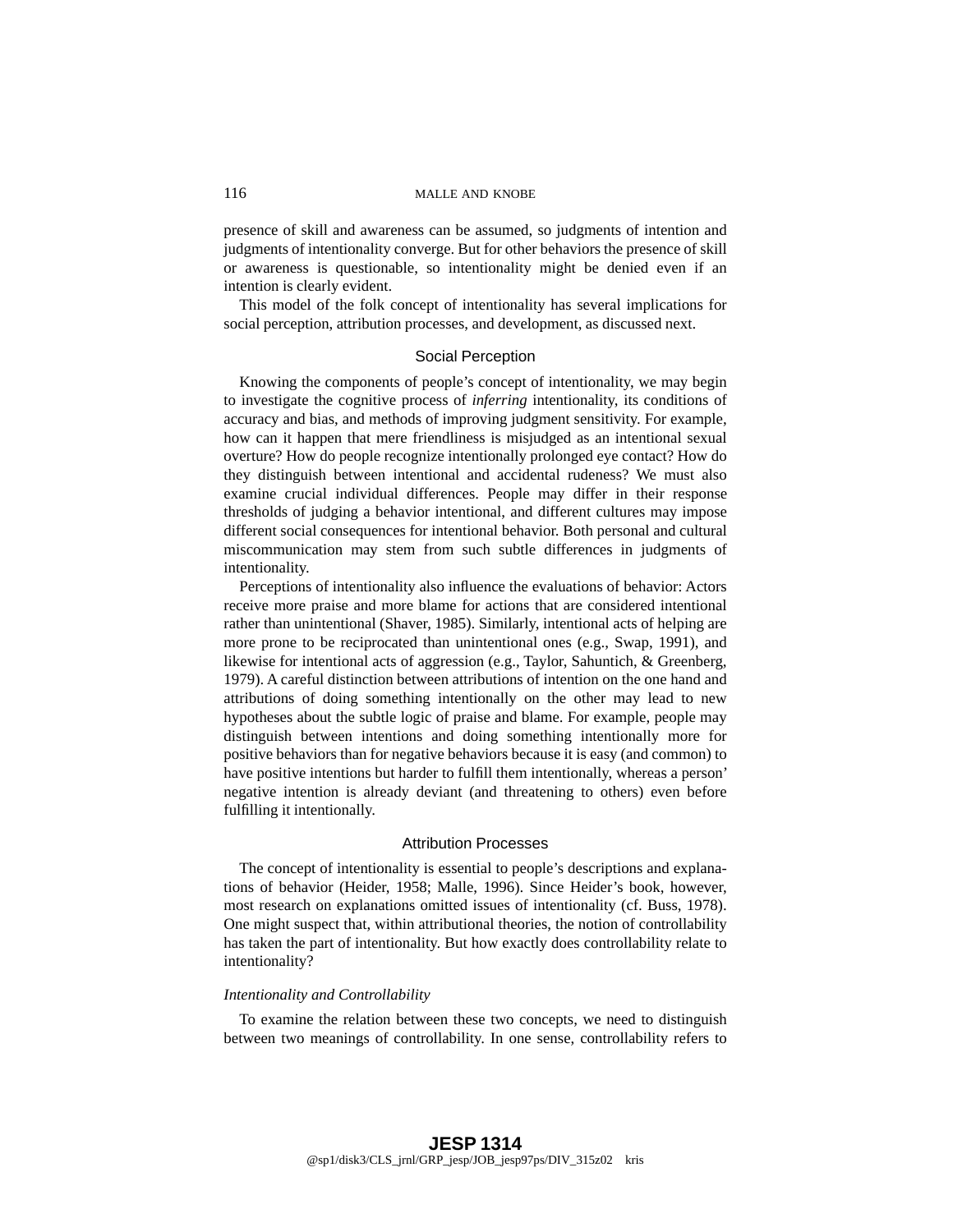types of *causes,* an attributional dimension introduced by Rosenbaum (1972) and Weiner (1979). A controllable cause of good grades would be effort; an uncontrollable cause would be test difficulty. But only among unintentional behaviors does the controllability of causes make a relevant distinction—Ben might regard the causes of his tiredness as controllable (hence he will sleep more) but the causes of his sadness as uncontrollable (making it worse). Intentional behaviors, in contrast, have by definition a controllable cause (i.e., an intention).

In this first sense, then, controllability and intentionality are distinct concepts because they apply to different objects—controllability applies to causes whereas intentionality applies to behaviors (Weiner, 1985). But the distinction between controllable and uncontrollable causes presupposes the distinction between intentional and unintentional behaviors, because only unintentional behaviors can have either controllable or uncontrollable causes.

Occasionally, controllability has been used in a second sense, referring to behaviors themselves (see Stratton *et al.,* 1986). Controllable behaviors are those that can be performed intentionally, whereas uncontrollable ones are those that can never be performed intentionally. Once a behavior is performed, however, people judge whether it was actually done intentionally, and their interest in explaining that behavior depends importantly on its intentionality (Malle & Knobe, in press).

## *Task Diffıculty and Coercion*

Heider's (1958) analysis of action also referred to environmental forces that hinder or facilitate action, namely task difficulty and coercion. Both of these factors *influence* certain components of people's judgments of intentionality, but they are not *necessary components* of the intentionality concept itself. Task difficulty is one of the clues that the perceiver may use to infer whether the actor has an intention or not. If an actor faces a difficult task, for example, perceivers may not expect the actor to try to accomplish it. More importantly, task difficulty can also be used to infer whether the actor has skill or not (Heider, 1958). But while skill is a necessary component of the folk concept of intentionality, task difficulty (or ease) is not. That is because performing even a very difficult task will be seen as intentional if the actor has the appropriate skill (along with the other four components); and performing even a very easy task will not be seen as intentional if the actor lacks the appropriate skill.

Similarly, perceived coercion influences judgments of intentionality. However, an analysis of this influence is complicated by an ambiguity in the term itself. Coercion sometimes means *physical coercion,* such as when A pushes B to the ground. In this case B's falling is unlikely to be seen as intentional because B had apparently no intention of falling to the ground. Perceived physical coercion thus often discourages the ascription of an intention and, in turn, of intentionality. More typically, coercion means *psychological coercion,* such as when C holds a gun to D's head and demands that D hand over his wallet. In this case D's handing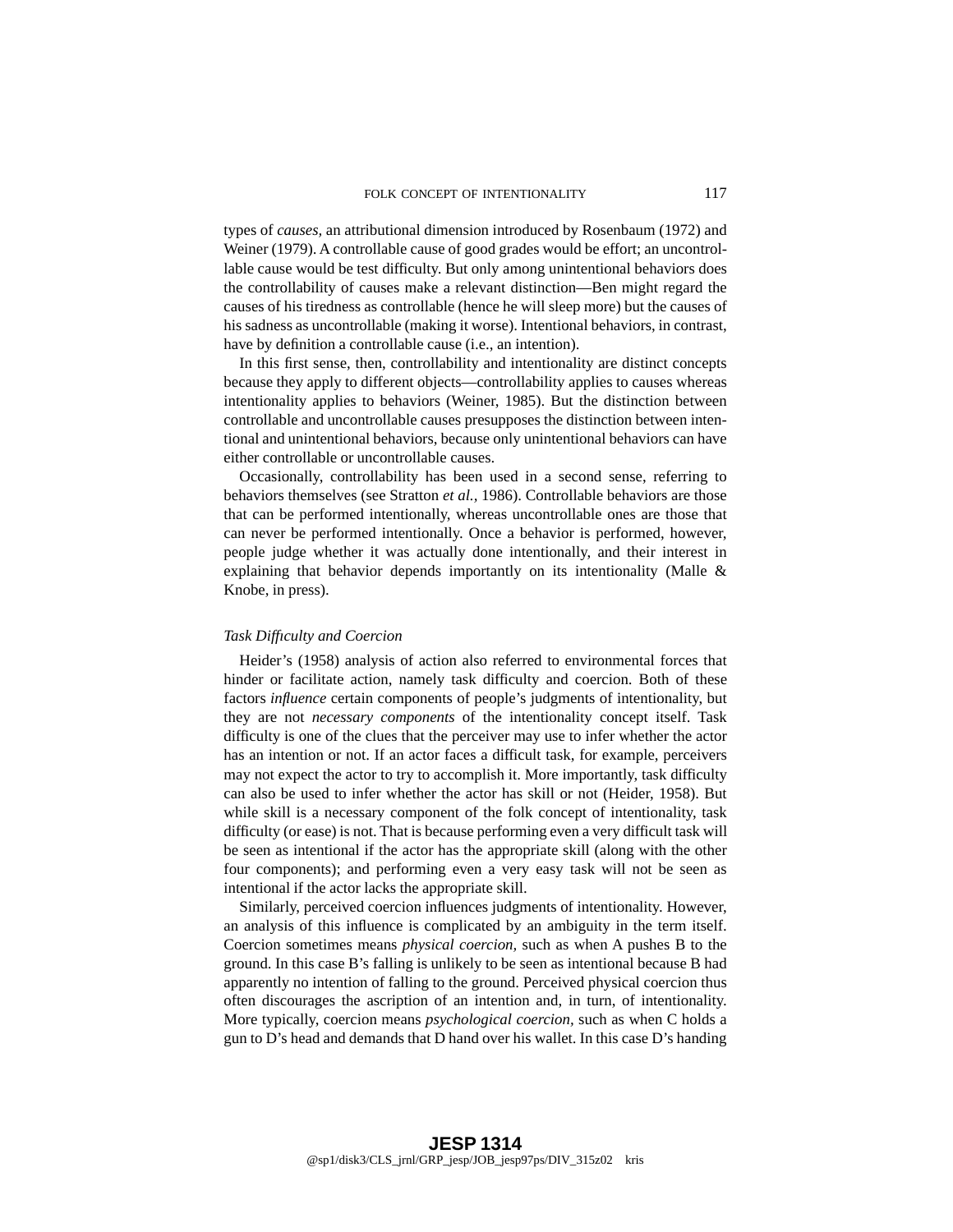over his wallet may well be seen as intentional: D decided to do it, however unwillingly, with the goal of saving his life. Shaver (1985) pointed out that coercion mitigates attributions of responsibility and blame but does not undermine an attribution of intentionality. We side with Shaver in arguing that (the absence of) coercion is not a necessary component of the concept of intentionality; but we hope for more research into the specific *effects* of perceived coercion on judgments of intentionality and responsibility.

Perceivers thus take task difficulty and coercion into account when they infer the actor's intention or skill; by implication, the two factors influence people's judgments of intentionality. But neither ease of task nor absence of coercion seems to be itself a necessary component of people's folk concept of intentionality.

## Developmental Aspects

In an important sense, the adult concept of intentionality is the target toward which the child's concept of intentionality evolves. The present studies of the adult concept of intention and intentionality therefore generate research questions on children's acquisition of these concepts. For example, children initially use a simple desire psychology to make sense of other people's actions (Baldwin & Moses, 1994; Meltzoff, 1995; Tomasello, 1995; Wellman & Woolley, 1990; Wellman, 1991). This early desire concept, however, does not distinguish between desire and intention in the adult sense, so an important question is when children begin to make this distinction and what consequences it has for their judgments of action.

Furthermore, if children master the relationship between belief, desire, and intention, they must learn that a desired, foreseen, and intended act is not necessarily intentional. For one, the actor must fulfill her intention by having awareness of acting with the intention of doing so. This awareness is selfreflective, and it implies the capacity for subtle action identification processes (Wegner & Vallacher, 1986). Moreover, a desired, foreseen, and intended act can be a lucky strike—it takes skill to deserve an attribution of intentionality, even if the attribution of intention is beyond doubt. So another question is when children discover that both awareness and skill are important for making judgments of intentionality.

The process of internalizing the shared folk concept of intentionality may well reach into adolescence (Kugelmass & Breznitz, 1968). In such a long-ranging learning process, many things can go wrong. An abusive childhood, for example, may seriously disturb a person's evolving ability to make accurate judgments of intentionality. These disturbances may have further social consequences, such as when an overreadiness to ascribe intentionality to potentially aggressive acts may result in retaliatory aggression on the part of the perceiver (Crick, 1995; Graham & Hudley, 1994).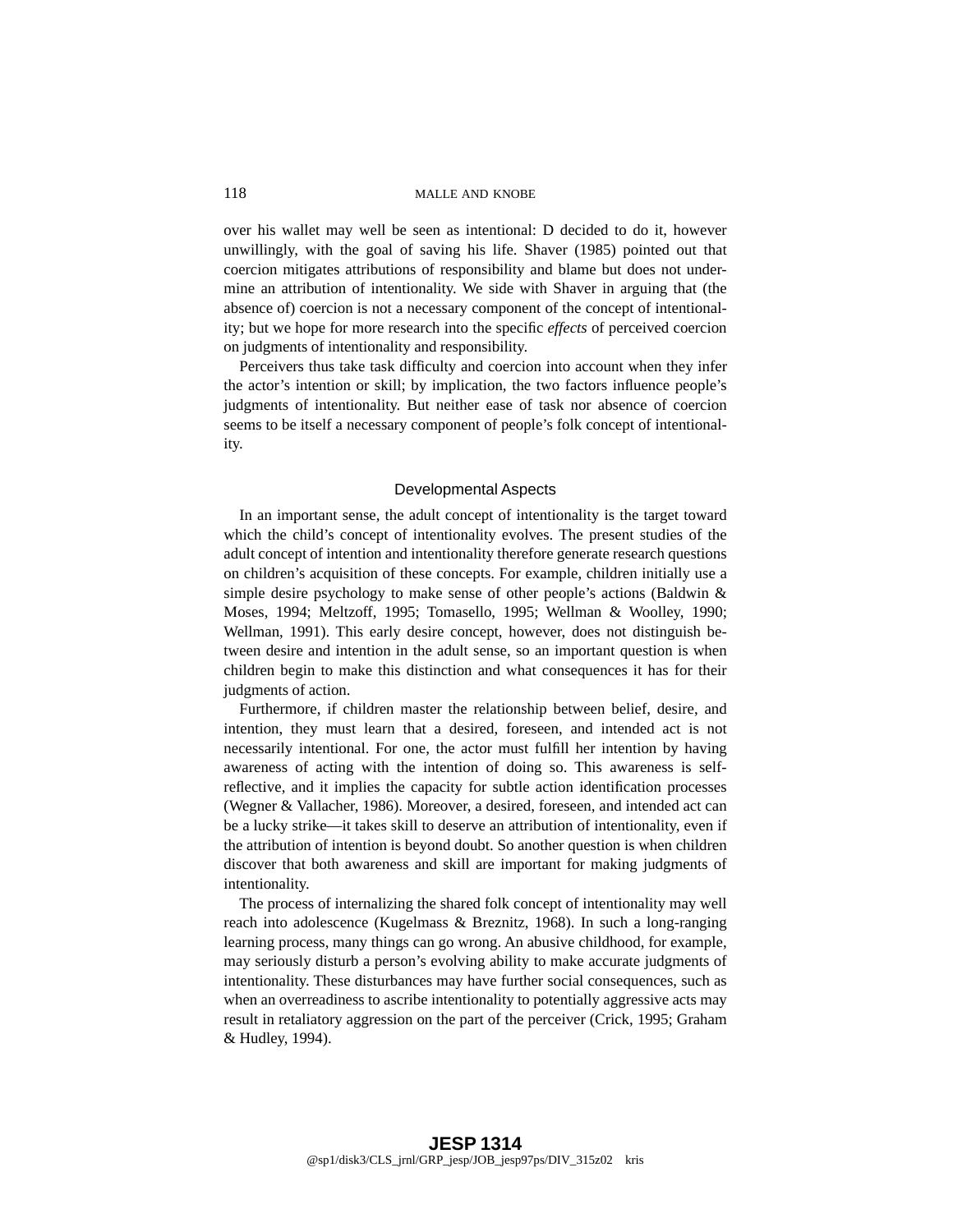# **CONCLUSION**

Process distinctions such as that between ''automatic'' and ''controlled'' behavior (e.g., Schneider & Shiffrin, 1977; Uleman & Bargh, 1989) have helped illuminate objective mechanisms of cognition and action. But many *social consequences* of behavior depend on people's (not psychologists') distinctions and concepts. Folk concepts such as intentionality guide people's social behavior. If, as psychologists, we want to account for this behavior, we must understand its guiding folk concepts.

# **REFERENCES**

- Anscombe, G. E. M. (1957). *Intention.* Oxford: Basil Blackwell.
- Aristotle (1892). *The Nicomachean ethics* (transl. by J. E. C. Welldon). London: Macmillan. (Originally published around 330 B.C.).
- Armsby, R. E. (1971). A reexamination of the development of moral judgments in children. *Child Development,* **42,** 1241–1248.
- Astington, J. W. (1991). Intention in the child's theory of mind. In D. Frye & C. Moore (Eds.), *Children's theories of mind: Mental states and social understanding* (pp. 157–172). Hillsdale, NJ: Erlbaum.
- Astington, J. W., & Gopnik, A. (1993). Developing understanding of desire and intention. In A. Whiten (Ed.), *Natural theories of mind* (pp. 39–50). Oxford: Basil Blackwell.
- Baldwin, D. A., & Moses, L. J. (1994). Early understanding of referential intent and attentional focus: Evidence from language and emotion. In C. Lewis & P. Mitchell (Eds.), *Children's early understanding of mind: Origins and development* (pp. 133–156). Hove, England: Erlbaum.
- Bandura, A. (1986). *Social foundations of thought and action. A social cognitive theory.* Englewood Cliffs, NJ: Prentice-Hall.
- Bartsch, K., & Wellman, H. M. (1989). Young children's attribution of action to beliefs and desires. *Child Development,* **60,** 946–964.
- Brand, M. (1984). *Intending and acting: Toward a naturalized action theory.* Cambridge, MA: MIT Press.
- Bratman, M. E. (1987). *Intention, plans, and practical reason.* Cambridge, MA: Harvard Univ. Press.
- Buss, A. R. (1978). Causes and reasons in attribution theory: A conceptual critique. *Journal of Personality and Social Psychology,* **36,** 1311–1321.
- Crick, N. R. (1995). Relational aggression: The role of intent attributions, feelings of distress, and provocation type. *Development and Psychopathology,* **7,** 313–322.
- D'Andrade, R. (1987). A folk model of the mind. In D. Holland & N. Quinn (Eds.), *Cultural models in language and thought* (pp. 112–148). New York: Cambridge Univ. Press.
- Davidson, D. (1963). Actions, reasons and causes. *Journal of Philosophy,* **60,** 685–700.
- Davidson, D. (1980). Intending. In *Essays on actions and events* (pp. 83–102). Oxford: Clarendon Press.
- Dennett, D. C. (1987). *The intentional stance.* Cambridge, MA: MIT Press.
- Edwards, A. L. (1957). *The social desirability variable in personality assessment and research.* New York: Dryden.
- Epstein, S., & Taylor, S. P. (1967). Instigation to aggression as a function of degree of defeat and perceived aggressive intent of the opponent. *Journal of Personality,* **35,** 265–289.
- Fincham, F. D., Bradbury, T. N., & Grych, J. H. (1990). Conflict in close relationships: The role of interpersonal phenomena. In S. Graham & V. S. Folkes (Eds.), *Attribution theory: Applications to achievement, mental health, and interpersonal conflict* (pp. 161–184). Hillsdale, NJ: Erlbaum.
- Fishbein, M., & Ajzen, I. (1975). *Belief, attitude, intention, and behavior: An introduction to theory and research.* Reading, MA: Addison–Wesley.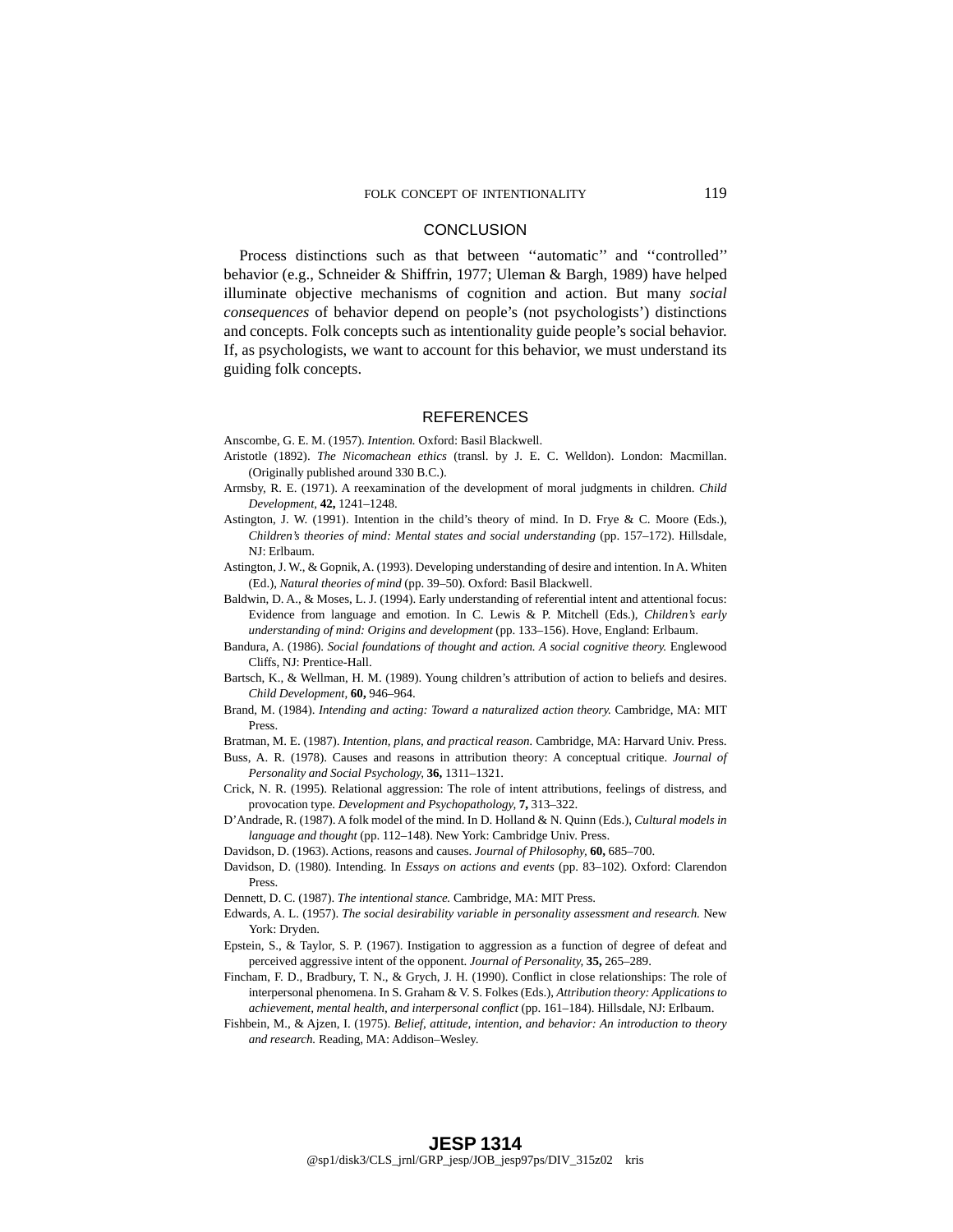- Fiske, S. T. (1989). Examining the role of intent: Toward understanding its role in stereotyping and prejudice. In J. S. Uleman & J. A. Bargh (Eds.), *Unintended thought: Limits of awareness, intention, and control* (pp. 253–283). New York: Guilford.
- Fleming, J. H., & Darley, J. M. (1989). Perceiving choice and constraint: The effects of contextual and behavioral cues on attitude attribution. *Journal of Personality and Social Psychology,* **56,** 27–40.

Forguson, L. (1989). *Common sense.* London: Routledge.

Goldman, A. (1970). *A theory of human action.* Englewood Cliffs, NJ: Prentice–Hall.

Graham, S., & Hudley, C. (1994). Attributions of aggressive and nonaggressive African-American male early adolescents: A study of construct accessibility. *Developmental Psychology,* **30,** 365–373. Heckhausen, H. (1991). *Motivation and action.* Berlin: Springer Verlag.

- Heider, F. (1958). *The psychology of interpersonal relations.* New York: Wiley.
- Hotaling, G. T. (1980). Attribution processes in husband–wife violence. In M. A. Straus & G. T. Hotaling (Eds.), *The social causes of husband–wife violence* (pp. 136–154). St. Paul: Univ. of Minnesota Press.
- Hume, D. (1978). *A treatise of human nature* L. A. Selby-Bigge & P. H. Nidditch, (Eds.). New York: Oxford Univ. Press. (Originally published in 1740.)
- Ickes, W. J., & Kidd, R. F. (1976). An attributional analysis of helping behavior. In J. H. Harvey, W. J. Ickes, & R. F. Kidds (Eds.), *New directions in attribution research* (Vol. 1, pp. 311–334). Hillsdale, NJ: Erlbaum.
- Jones, E. E., & Davis, K. E. (1965). From acts to dispositions: The attribution process in person perception. In L. Berkowitz (Ed.), *Advances in experimental social psychology* (Vol. 2, pp. 371–388). Hillsdale, NJ: Erlbaum.
- Jones, E. E., & McGillis, D. (1976). Correspondent inference and the attribution cube: A comparative reappraisal. In J. H. Harvey, W. J. Ickes, & R. F. Kidds (Eds.), *New directions in attribution research* (Vol. 1, pp. 389–420). Hillsdale, NJ: Erlbaum.
- Karniol, R. (1978). Children's use of intention cues in evaluating behavior. *Psychological Bulletin,* **85,** 76–85.
- Kugelmass, S., & Breznitz, S. (1968). Intentionality in moral judgment: Adolescent development. *Child Development,* **39,** 249–256.
- Libet, B. (1985). Unconscious cerebral initiative and the role of conscious will in voluntary action. *Behavioral and Brain Sciences,* **8,** 529–566.
- Lillard, A. (1996). *Ethnopsychologies. Part I: Is ''our'' theory of mind universal?* Manuscript submitted for publication.
- Locke, D., & Pennington, D. (1982). Reasons and other causes: Their role in attribution processes. *Journal of Personality and Social Psychology,* **42,** 212–223.
- Malle, B. F. (1996). *Intentionality in attribution: A theory of folk explanations of behavior.* Manuscript submitted for publication.
- Malle, B. F., & Knobe, J. (in press). Which behaviors do people explain? A basic actor–observer asymmetry. *Journal of Personality and Social Psychology.*
- Maselli, M. D., & Altrocchi, J. (1969). Attribution of intent. *Psychological Bulletin,* **71,** 445–454.
- Meltzoff, A. N. (1995). Understanding the intentions of others: Re-enactment of intended acts by 18-month-old children. *Developmental Psychology,* **31,** 1–16.
- Moses, L. J. (1993). Young children's understanding of belief constraints on intention. *Cognitive Development,* **8,** 1–25.
- Ossorio, P. G., & Davis, K. E. (1968). The self, intentionality, and reactions to evaluations of the self. In C. Gordon & K. J. Gergen (Eds.), *The self in social interaction.* New York: Wiley.

Piaget, J. (1932). *The moral judgment of the child.* New York: Harcourt, Brace.

- Rosenbaum, R. M. (1972). *A dimensional analysis of the perceived causes of success and failure.* Unpublished doctoral dissertation, University of California, Los Angeles.
- Ryan, T. A. (1970). *Intentional behavior. An approach to human motivation.* New York: Ronald Press. Savage, L. J. (1954). *The foundation of statistics.* New York: Wiley.
- Schneider, W., & Shiffrin, R. M. (1977). Controlled and automatic human information processing: Detection, search, and attention. *Psychological Review,* **84,** 1–66.